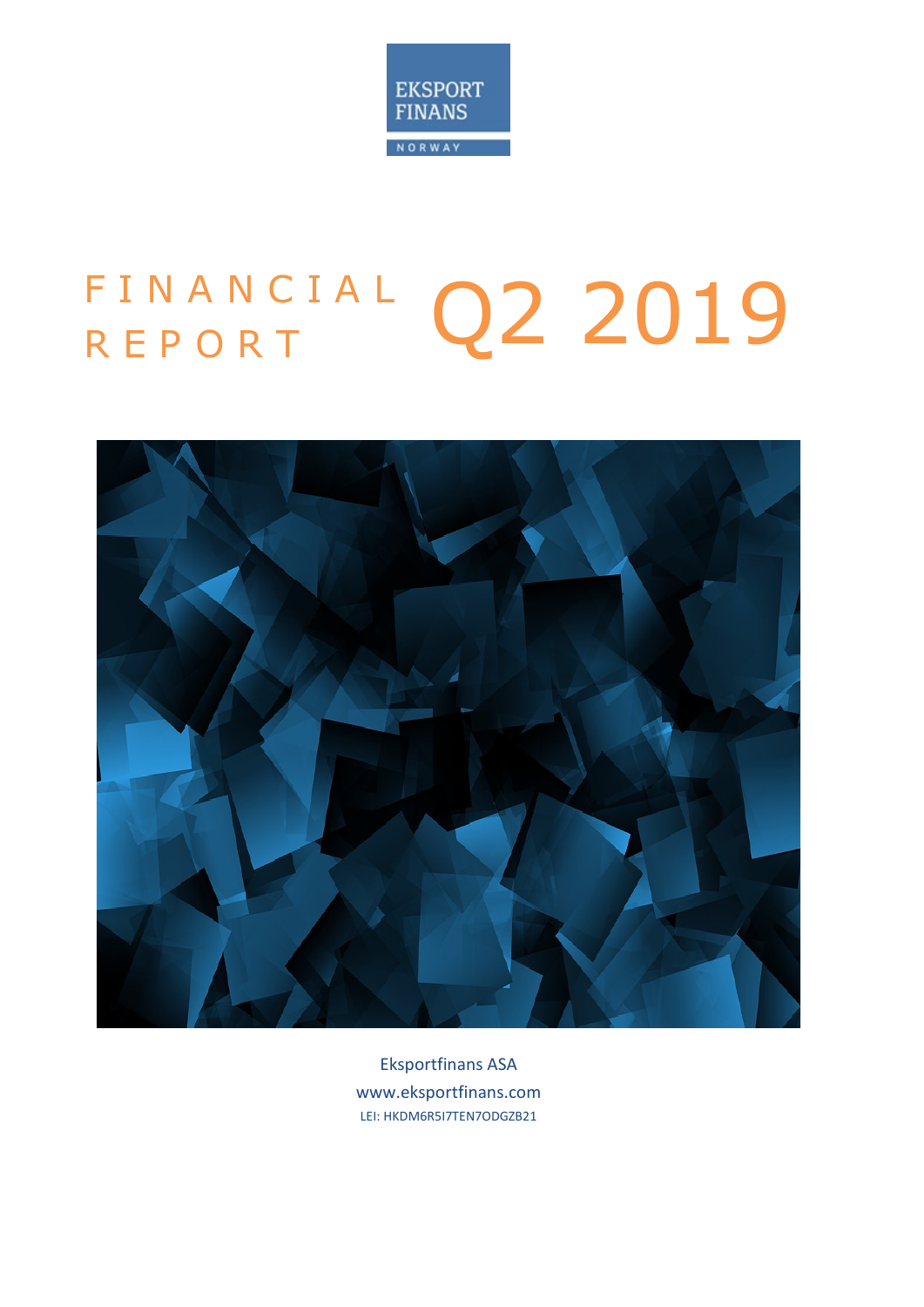# *FINANCIAL HIGHLIGHTS*

The information for the second quarters ended June 30, 2019 and 2018 are unaudited.

|                                     |         | Second quarter | First half-year |         |  |
|-------------------------------------|---------|----------------|-----------------|---------|--|
| (NOK million)                       | 2019    | 2018           | 2019            | 2018    |  |
|                                     |         |                |                 |         |  |
| Net interest income                 | 38      | 33             | 70              | 68      |  |
| Net other operating income/(loss)   | 17      | 44             | 44              | 54      |  |
| Profit/loss for the period          | 27      | 41             | 53              | 55      |  |
| Total comprehensive income 1)       | 59      | (3)            | 30              | (17)    |  |
| Return on equity <sup>2)</sup>      | 1.7%    | 2.5%           | 1.7 %           | $1.7\%$ |  |
|                                     |         |                |                 |         |  |
| Total assets                        | 14,785  | 19,426         | 14,785          | 19,426  |  |
| Loans outstanding $3)$              | 7,370   | 10,234         | 7,370           | 10,234  |  |
| <b>Securities</b>                   | 4,991   | 6,007          | 4,991           | 6,007   |  |
|                                     |         |                |                 |         |  |
| Core capital adequacy               | 118.2 % | 102.0 %        | 118.2 %         | 102.0 % |  |
| Leverage ratio                      | 42.2 %  | 31.6 %         | 42.2 %          | 31.6 %  |  |
|                                     |         |                |                 |         |  |
| Exchange rate NOK/USD <sup>4)</sup> | 8.5183  | 8.1588         | 8.5183          | 8.1588  |  |

#### **Definitions**

- 1) Total comprehensive income includes net losses on financial liabilities at fair value due to changes in own credit risk of NOK 23 million after tax for the first half-year of 2019 and net losses on financial liabilities at fair value of NOK 72 million after tax for the first half-year of 2018. Accumulated net gain on own debt is NOK 406 million before tax as of June 30, 2019, compared to NOK 274 million before tax as of June 30, 2018.
- 2) Return on equity: Profit/loss for the period/average equity (average of opening and closing balance).
- 3) Total loans outstanding: Consists of loans due from customers and part of loans due from credit institutions in the balance sheet. Accrued interest and unrealized gains/(losses) are not included.
- 4) Exchange rate at balance date.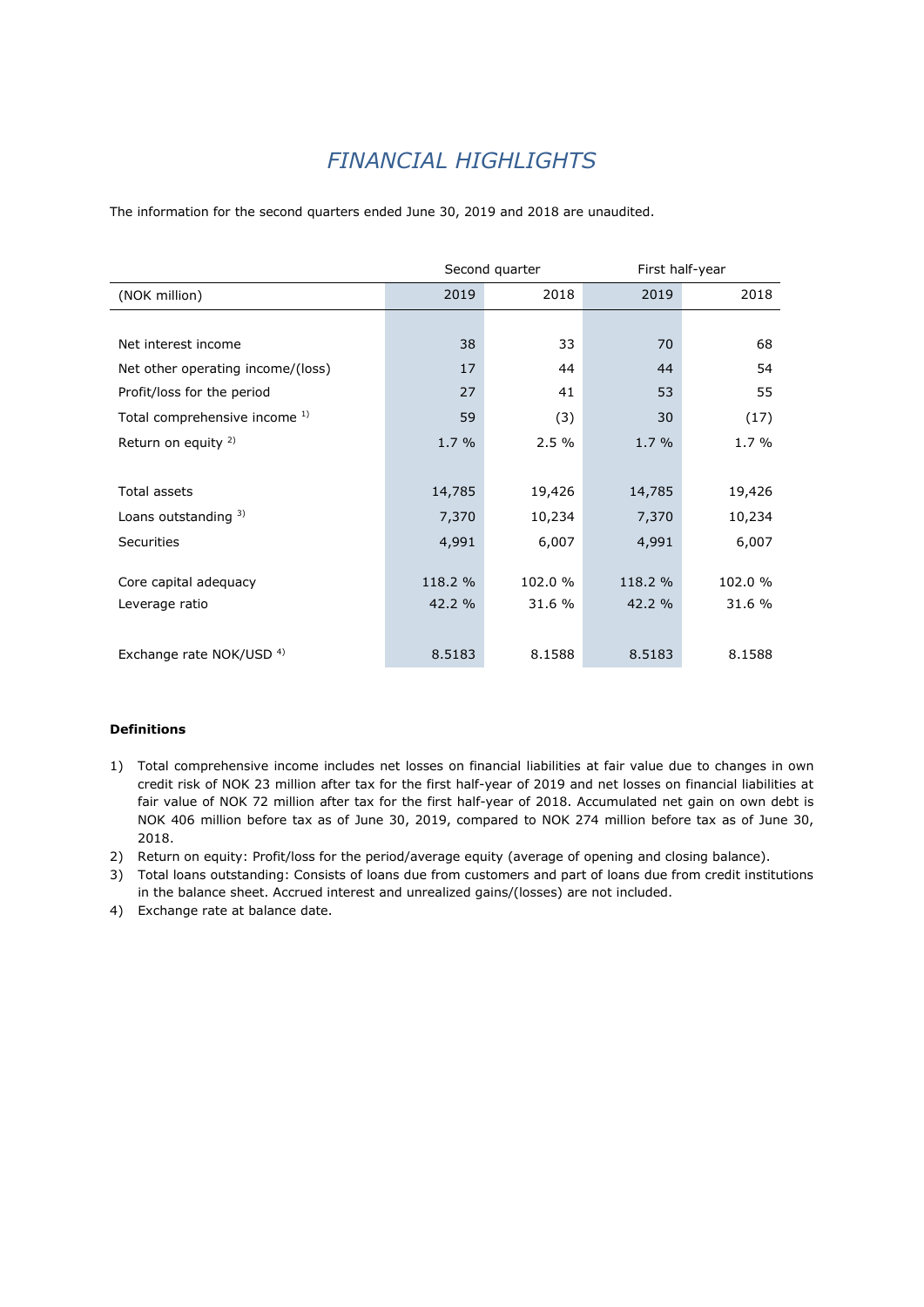## *BOARD OF DIRECTORS' REPORT*

## **Results**

#### **Second quarter 2019**

Net interest income was NOK 38 million in the second quarter of 2019 compared to NOK 33 million in the same period in 2018. The increase was mainly due to a higher floating rate in Norwegian kroner (NIBOR).

Profit was NOK 27 million in the second quarter of 2019 compared to NOK 41 million in the second quarter of 2018. The profit in 2019 is mainly due to unrealized gains on Eksportfinans´ securities and lending portfolio, while the profit in 2018 is mainly due to the unrealized gains from the sale of the ABS portfolio.

#### **First half-year 2019**

Net interest income was NOK 70 million in the first half-year of 2019, compared to NOK 68 million in the same period of 2018. The increase was mainly due to a higher floating rate as explained above.

Net other operating income was NOK 44 million in the first half-year of 2019, compared to NOK 54 million in the same period of 2018. These figures consisted mainly of unrealized gains on Eksportfinans' securities and lending portfolio.

Total operating expenses amounted to NOK 43 million in the first half-year of 2019, compared to NOK 49 million in the same period of 2018. The main reason for the decrease is a reduction in salaries due to staff reductions.

Profit for the first half-year of 2019 was NOK 53 million, compared to NOK 55 million in the same period of 2018.

The credit spread effect of fair value adjustments on Eksportfinans' own debt is recognized as other comprehensive income. In the first half-year of 2019 this figure was negative NOK 23 million after tax compared to negative NOK 72 million after tax in the same period of 2018.

Total comprehensive income was NOK 30 million in the first half-year of 2019, compared to negative NOK 17 million in the corresponding period of 2018. The fluctuations in these figures are primarily due to unrealized losses and gains on Eksportfinans' own debt, as explained above.

## Balance sheet

Total assets amounted to NOK 14.8 billion at June 30, 2019, compared to NOK 19.2 billion at December 31, 2018 and NOK 19.4 billion at June 30, 2018. The reduction was due to scheduled repayments of debt.

Outstanding bond debt was NOK 7.1 billion at June 30, 2019, compared to NOK 11.3 billion at December 31, 2018 and NOK 11.2 billion at June 30, 2018.

The core capital ratio was 118.2 percent at June 30, 2019, compared to 113.9 percent at December 31, 2018 and 102.0 percent at June 30, 2018. The increase since year-end is due to lower risk-weighted assets.

## Lending

The volume of total outstanding loans was NOK 7.4 billion at June 30, 2019, compared to NOK 8.6 billion at December 31, 2018 and NOK 10.2 billion at June 30, 2018. The decrease in outstanding loans is a function of maturing loans in combination with no new lending.

### **Securities**

The securities portfolio was NOK 4.9 billion at June 30, 2019, compared to NOK 7.6 billion at December 31, 2018 and NOK 6.0 billion at June 30, 2018.

## **Liquidity**

At June 30, 2019, total liquidity amounted to NOK 5.3 billion, consisting of the securities portfolio of NOK 4.9 billion and cash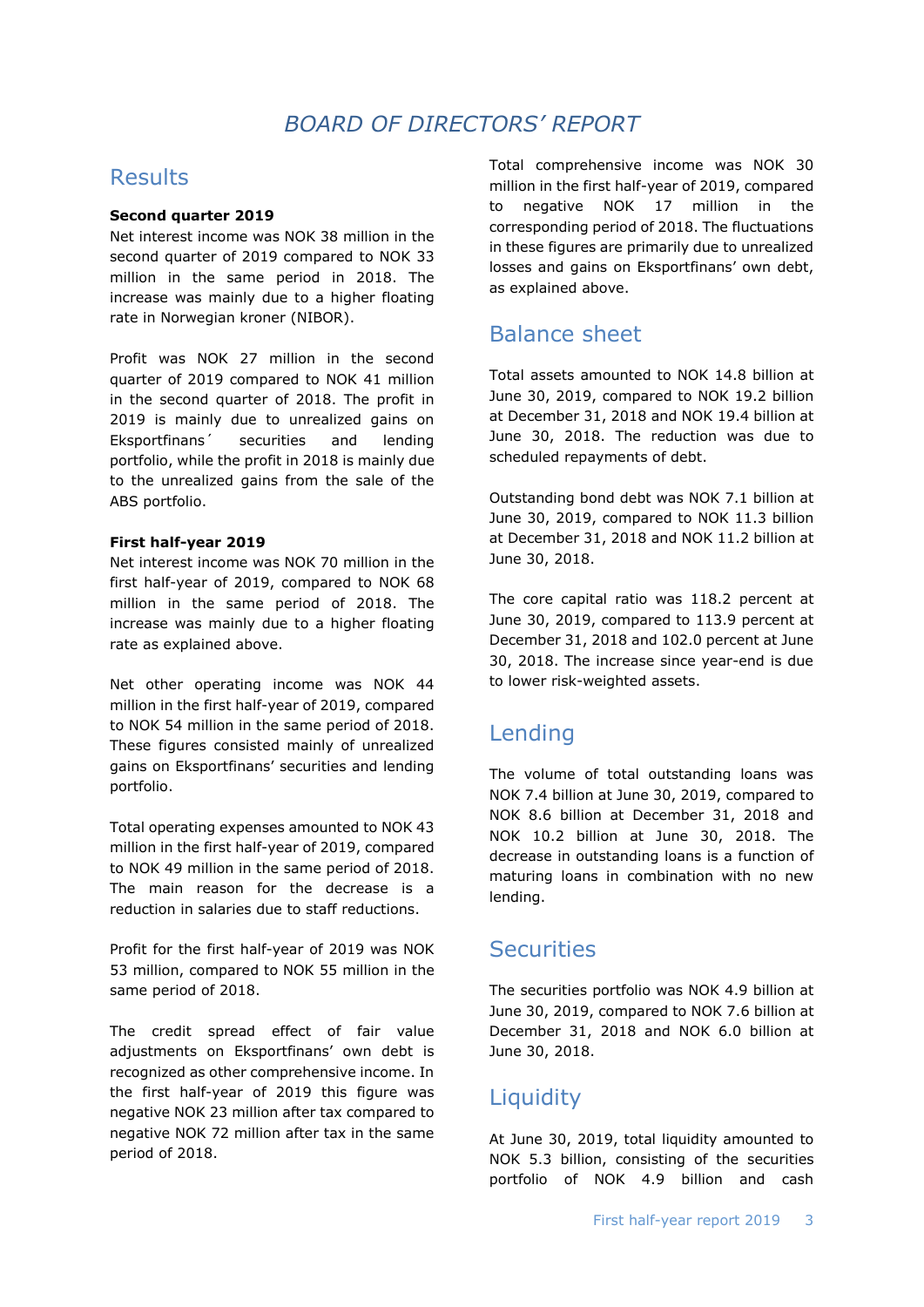equivalents of NOK 0.4 billion.

The company manages liquidity risk both through matching maturities for assets and liabilities and through stress-testing for the short and medium term. A maturity analysis of financial liabilities based on expected maturities is included in note 15 to the accompanying condensed financial statements.

Liquidity reserves combined with the company's liquidity contingency plans constitute a robust liquidity situation.

## Prospects for the second halfyear of 2019

The balance sheet will continue to decrease in line with maturing loans, debt and investments.

Accumulated unrealized gains due to fair value measurements of Eksportfinans' own debt amounted to NOK 406 million (net of derivatives) as of June 30, 2019. As debt comes closer to maturity, these gains will continue to be reversed as unrealized losses.

Eksportfinans' liquidity reserves remain strong. The over-capitalization of the company remains a key issue for the board. It will continue its attempts to optimize the capital structure going forward.

The board will monitor developments in the international capital markets and their impact on the company's balance sheet and liquidity closely going forward. Appropriate liquidity contingency plans are maintained.

## Events after the balance sheet date

There are no events after the balance sheet date materially affecting the financial statements.

> Oslo, August 13, 2019 EKSPORTFINANS ASA The board of directors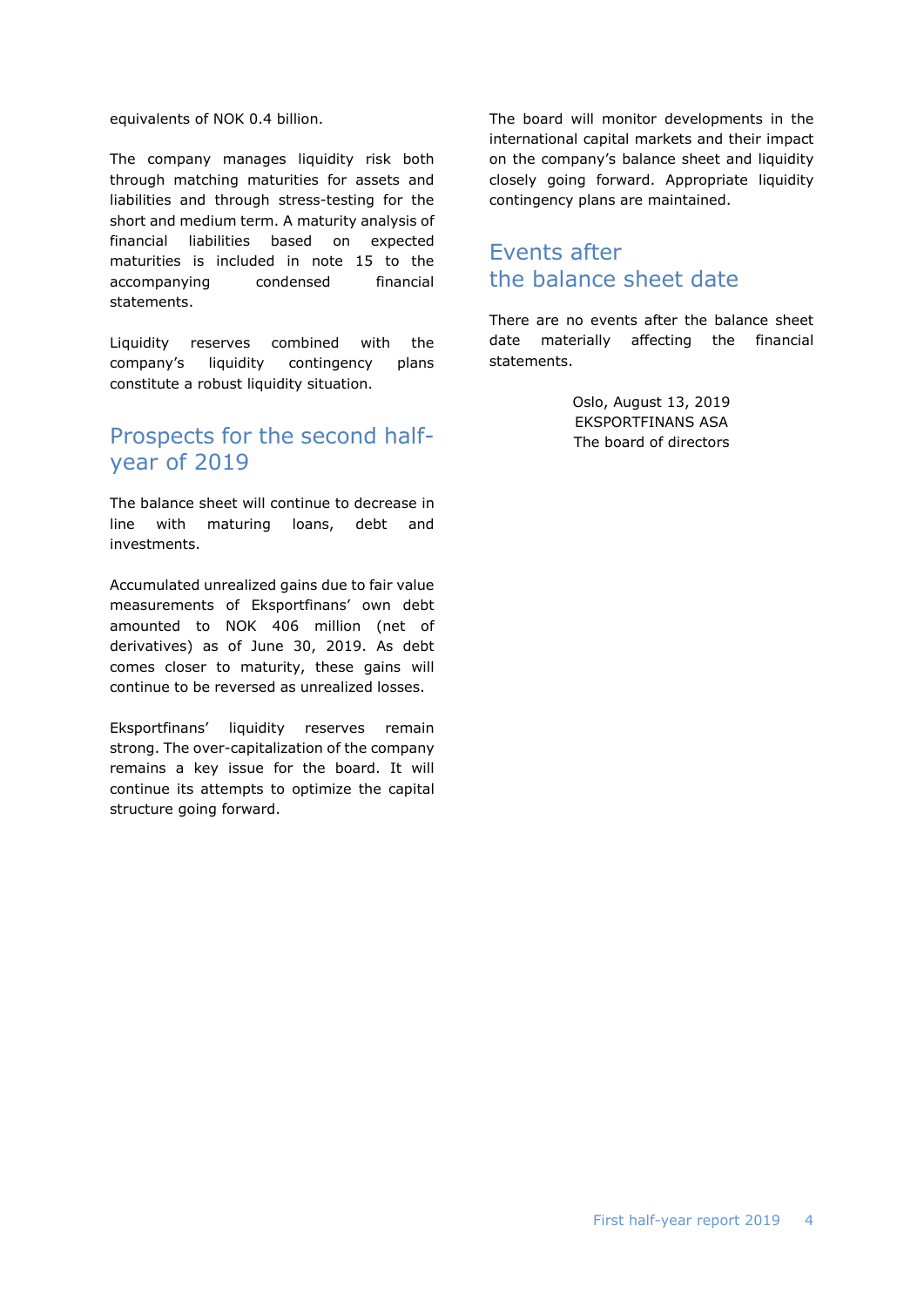# Condensed statement of profit or loss and other comprehensive income

The information for the three and six months ended June 30, 2019 and 2018 is unaudited.

|                                                  |                 | First half-year<br>Second quarter |                |           |      |
|--------------------------------------------------|-----------------|-----------------------------------|----------------|-----------|------|
| (NOK million)                                    | 2019            | 2018                              | 2019           | 2018      | Note |
|                                                  |                 |                                   |                |           |      |
| Interest and related income                      | 46              | 75                                | 98             | 156       |      |
| Other similar income                             | 63              | 48                                | 130            | 93        |      |
| Interest and related expenses                    | 71              | 90                                | 158            | 181       |      |
| <b>Net interest income</b>                       | $\overline{38}$ | 33                                | 70             | 68        |      |
| Net commissions related to banking               |                 |                                   |                |           |      |
| services                                         | $\mathbf{1}$    | 0                                 | $\mathbf{1}$   | 0         |      |
| Net gains/(losses) on                            |                 |                                   |                |           |      |
| financial instruments at fair value              | 18              | 44                                | 45             | 54        | 2,14 |
| Net other operating income/(loss)                | 17              | 44                                | 44             | 54        |      |
|                                                  |                 |                                   |                |           |      |
| <b>Total operating income</b>                    | 55              | 77                                | 114            | 122       |      |
|                                                  |                 |                                   |                |           |      |
| Salaries and other administrative expenses       | 16              | 21                                | 38             | 44        |      |
| Depreciations                                    | $\mathbf{1}$    | 0                                 | $\overline{2}$ | 0         |      |
| Other expenses                                   | $\overline{2}$  | 2                                 | 3              | 5         |      |
| <b>Total operating expenses</b>                  | 19              | 23                                | 43             | 49        |      |
| Pre-tax operating profit/(loss)                  | 36              | 54                                | 71             | 73        |      |
|                                                  |                 |                                   |                |           |      |
| Taxes                                            | 9               | 13                                | 18             | 18        |      |
| Profit/(loss) for the period                     | $\overline{27}$ | 41                                | 53             | 55        |      |
|                                                  |                 |                                   |                |           |      |
| Other comprehensive income -                     |                 |                                   |                |           |      |
| items that will not be reclassified to profit or |                 |                                   |                |           |      |
| loss:                                            |                 |                                   |                |           |      |
| Change in fair value attributable to changes     | 42              | (59)                              | (31)           | (96)      |      |
| in own credit risk                               |                 |                                   |                |           |      |
| Remeasurements of post employment                | $\mathbf 0$     | 0                                 | 0              | $\pmb{0}$ |      |
| benefit obligations, before tax                  |                 |                                   |                |           |      |
| Income tax relating to these items               | (10)            | 15                                | 8              | 24        |      |
| Other comprehensive income                       | 32              | (44)                              | (23)           | (72)      |      |
|                                                  |                 |                                   |                |           |      |
| <b>Total comprehensive income</b>                | 59              | (3)                               | 30             | (17)      |      |
|                                                  |                 |                                   |                |           |      |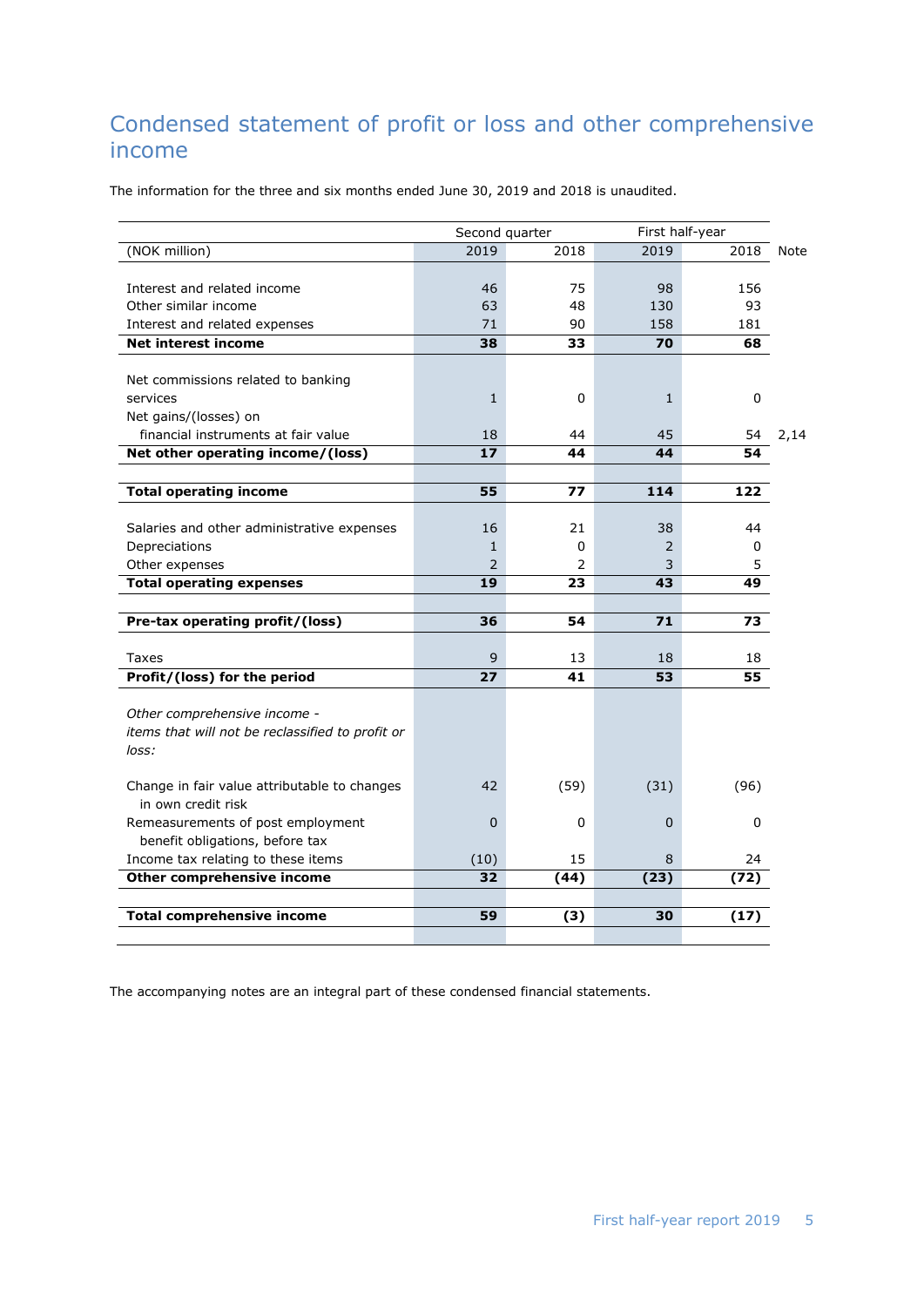# Condensed balance sheet

| (NOK million)                              | June 30, 2019 | Dec 31, 2018 | June 30, 2018 | Note  |
|--------------------------------------------|---------------|--------------|---------------|-------|
|                                            |               |              |               |       |
| Loans due from credit institutions 1)      | 1,145         | 1,259        | 1,308         | 4,6,7 |
| Loans due from customers <sup>2)</sup>     | 6,672         | 7,866        | 9,448         | 5,6,7 |
| Securities                                 | 4,991         | 7,607        | 6,007         |       |
| Financial derivatives                      | 880           | 1,082        | 1,033         |       |
| Deferred tax asset                         | 270           | 280          | 326           |       |
| Other assets                               | 827           | 1,131        | 1,302         | 8,11  |
| <b>Total assets</b>                        | 14,785        | 19,225       | 19,426        |       |
|                                            |               |              |               |       |
| Bond debt <sup>3)</sup>                    | 7,110         | 11,255       | 11,176        | 9     |
| Financial derivatives                      | 658           | 945          | 900           |       |
| Taxes payable                              | <sup>0</sup>  | <sup>0</sup> | 0             |       |
| Other liabilities                          | 416           | 453          | 919           | 10,11 |
| Provisions                                 | 150           | 150          | 145           |       |
| <b>Total liabilities</b>                   | 8,334         | 12,803       | 13,140        |       |
|                                            |               |              |               |       |
| Share capital                              | 2,771         | 2,771        | 2,771         |       |
| Reserve for unrealized gains               | 322           | 322          | 212           |       |
| Other equity                               | 3,358         | 3,329        | 3,303         |       |
| <b>Total shareholders' equity</b>          | 6,451         | 6,422        | 6,286         |       |
|                                            |               |              |               |       |
| Total liabilities and shareholders' equity | 14,785        | 19,225       | 19,426        |       |
|                                            |               |              |               |       |

1) Of NOK 1,145 million at June 30, 2019, NOK 1,111 million is measured at fair value through profit or loss and NOK 34 million is measured at amortized cost. Of NOK 1,259 million at December 31, 2018, NOK 1,215 million is measured at fair value through profit or loss and NOK 44 million is measured at amortized cost. Of NOK 1,308 million at June 30, 2018, NOK 1,250 million is measured at fair value through profit or loss and NOK 58 million is measured at amortized cost.

2) Of NOK 6,672 million at June 30, 2019, NOK 3,425 million is measured at fair value through profit or loss and NOK 3,247 million is measured at amortized cost. Of NOK 7,866 million at December 31, 2018, NOK 3,669 million is measured at fair value through profit or loss and NOK 4,197 million is measured at amortized cost. Of NOK 9,448 million at June 30, 2018, NOK 4,057 million is measured at fair value through profit or loss and NOK 5,391 million is measured at amortized cost.

3) Of NOK 7,110 million at June 30, 2019, NOK 3,745 million is measured at fair value through profit or loss and NOK 3,365 million is measured at amortized cost. Of NOK 11,255 million at December 31, 2018, NOK 6,925 million is measured at fair value through profit or loss and NOK 4,330 million is measured at amortized cost. Of NOK 11,176 million at June 30, 2018, NOK 5,650 million is measured at fair value through profit or loss and NOK 5,526 million is measured at amortized cost.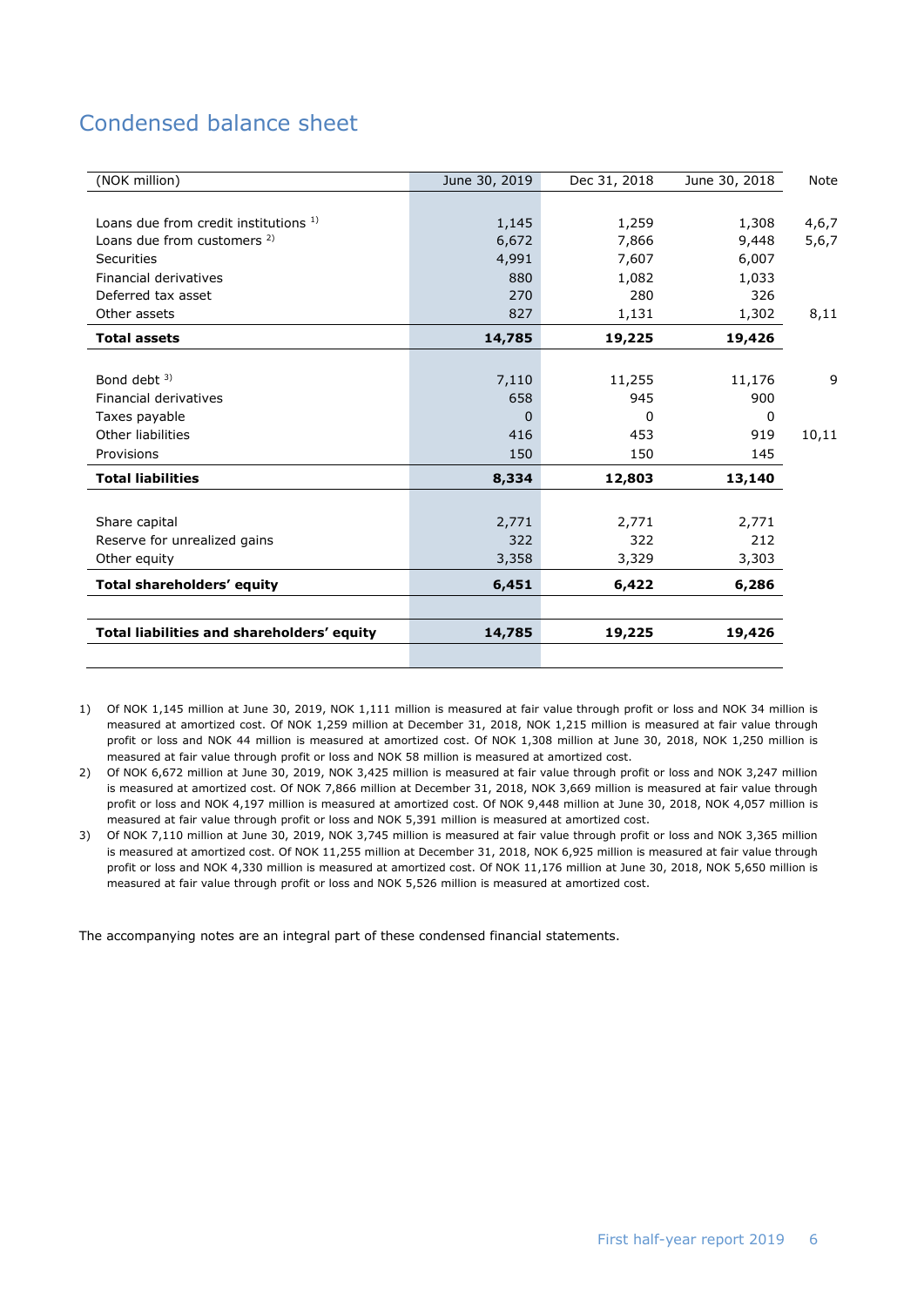# Condensed statement of changes in equity

|                                                                 |                  | Reserve<br>unrealized |              | Comprehensive | Total  |
|-----------------------------------------------------------------|------------------|-----------------------|--------------|---------------|--------|
| (NOK million)                                                   | Share capital 1) | gains                 | Other equity | income $2$ )  | equity |
|                                                                 |                  |                       |              |               |        |
| Equity at January 1, 2019<br>Actuarial gains/(losses) and other | 2,771            | 322                   | 3,328        | 0             | 6,421  |
| comprehensive income                                            | 0                | 0                     | 0            | (23)          | (23)   |
| Profit/(loss) for the period                                    | 0                | 0                     | 0            | 53            | 53     |
| Equity at June 30, 2019                                         | 2,771            | 322                   | 3,328        | 30            | 6,451  |
|                                                                 |                  |                       |              |               |        |
| Equity at January 1, 2018                                       | 2,771            | 212                   | 3,820        | $\Omega$      | 6,803  |
| Equity distribution 3)                                          | 0                | 0                     | (500)        | 0             | (500)  |
| Actuarial gains/(losses) and other                              |                  |                       |              |               |        |
| comprehensive income                                            | 0                | 0                     | 0            | (72)          | (72)   |
| Profit/(loss) for the period                                    | 0                | 0                     | 0            | 55            | 55     |
| Equity at June 30, 2018                                         | 2,771            | 212                   | 3,320        | (17)          | 6,286  |

1) Restricted equity that cannot be paid out to the owners without a shareholder resolution to reduce the share capital in accordance with the Public Limited Companies Act under Norwegian Law.

2) The allocation of income for the period between the reserve for unrealized gains and other equity show that if the allocation was performed at this date, it would have reduced the reserve for unrealized gains by NOK 4 million and increased other equity by NOK 34 million. The closing balances would have been NOK 318 million for the reserve for unrealized gains, and NOK 3,363 million for other equity.

3) An equity distribution of NOK 500 million was authorized by the Financial Supervisory Authority of Norway on June 26, 2018. The distribution took place in the third quarter of 2018.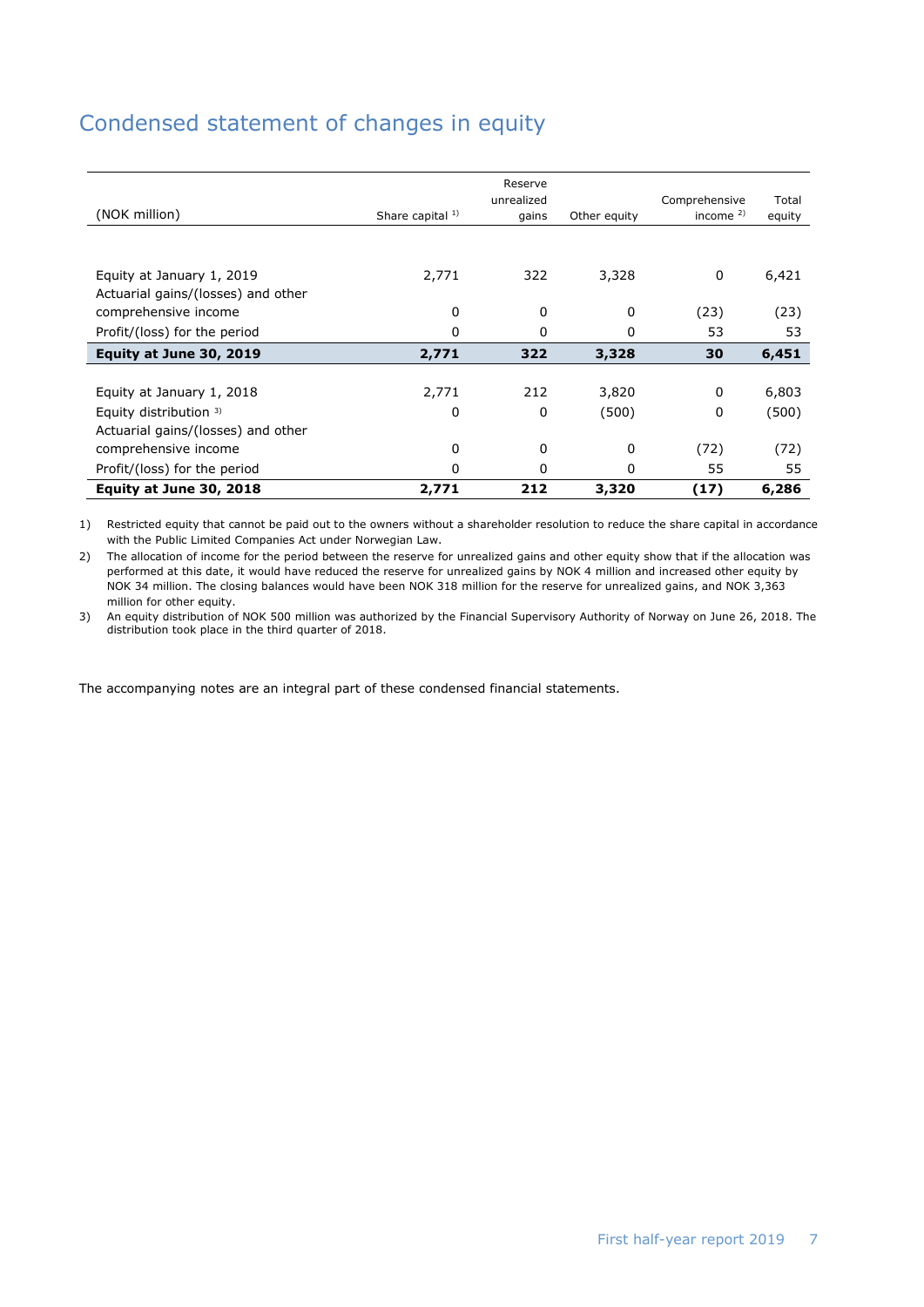## Condensed cash flow statement

| First half-year                                                     |          |          |  |
|---------------------------------------------------------------------|----------|----------|--|
| (NOK million)                                                       | 2019     | 2018     |  |
| Pre-tax operating profit/(loss)                                     | 71       | 73       |  |
| Provided by operating activities:                                   |          |          |  |
| Accrual of contribution from the Norwegian government               | (14)     | (27)     |  |
| Unrealized losses/(gains) on financial instruments at fair value    | (43)     | (82)     |  |
| Depreciation                                                        | 2        | 1        |  |
| Principal collected on loans                                        | 1,200    | 1,917    |  |
| Purchase of financial investments (trading)                         | (3, 165) | (5,979)  |  |
| Proceeds from sale or redemption of financial investments (trading) | 5,709    | 5,857    |  |
| Contribution paid by the Norwegian government                       | 80       | 80       |  |
| Taxes paid                                                          | $\Omega$ | $\Omega$ |  |
| Changes in:                                                         |          |          |  |
| Accrued interest receivable                                         | 84       | 95       |  |
| Other receivables                                                   | 214      | 252      |  |
| Accrued expenses and other liabilities                              | (93)     | (394)    |  |
| Net cash flow from operating activities                             | 4,045    | 1,793    |  |
|                                                                     |          |          |  |
| Proceeds from sale or redemption of financial investments           | 1        | 0        |  |
| Net cashflow of financial derivatives                               | 174      | 59       |  |
| Net cash flow from investing activities                             | 175      | 59       |  |
|                                                                     |          |          |  |
| Net proceeds from issuance of commercial paper debt                 | 0        | 313      |  |
| Repayments of commercial paper debt                                 | $\Omega$ | (694)    |  |
| Principal payments on bond debt                                     | (4, 263) | (1,955)  |  |
| Net cash flow from financing activities                             | (4, 263) | (2, 336) |  |
|                                                                     |          |          |  |
| Net change in cash and cash equivalents <sup>1)</sup>               | (43)     | (484)    |  |
| Cash and cash equivalents at beginning of period                    | 430      | 941      |  |
| Effect of exchange rates on cash and cash equivalents               | (1)      | (10)     |  |
| Cash and cash equivalents <sup>1)</sup> at end of period            | 386      | 447      |  |
|                                                                     |          |          |  |

1) Cash equivalents are defined as bank deposits with original maturity less than three months. See note 4.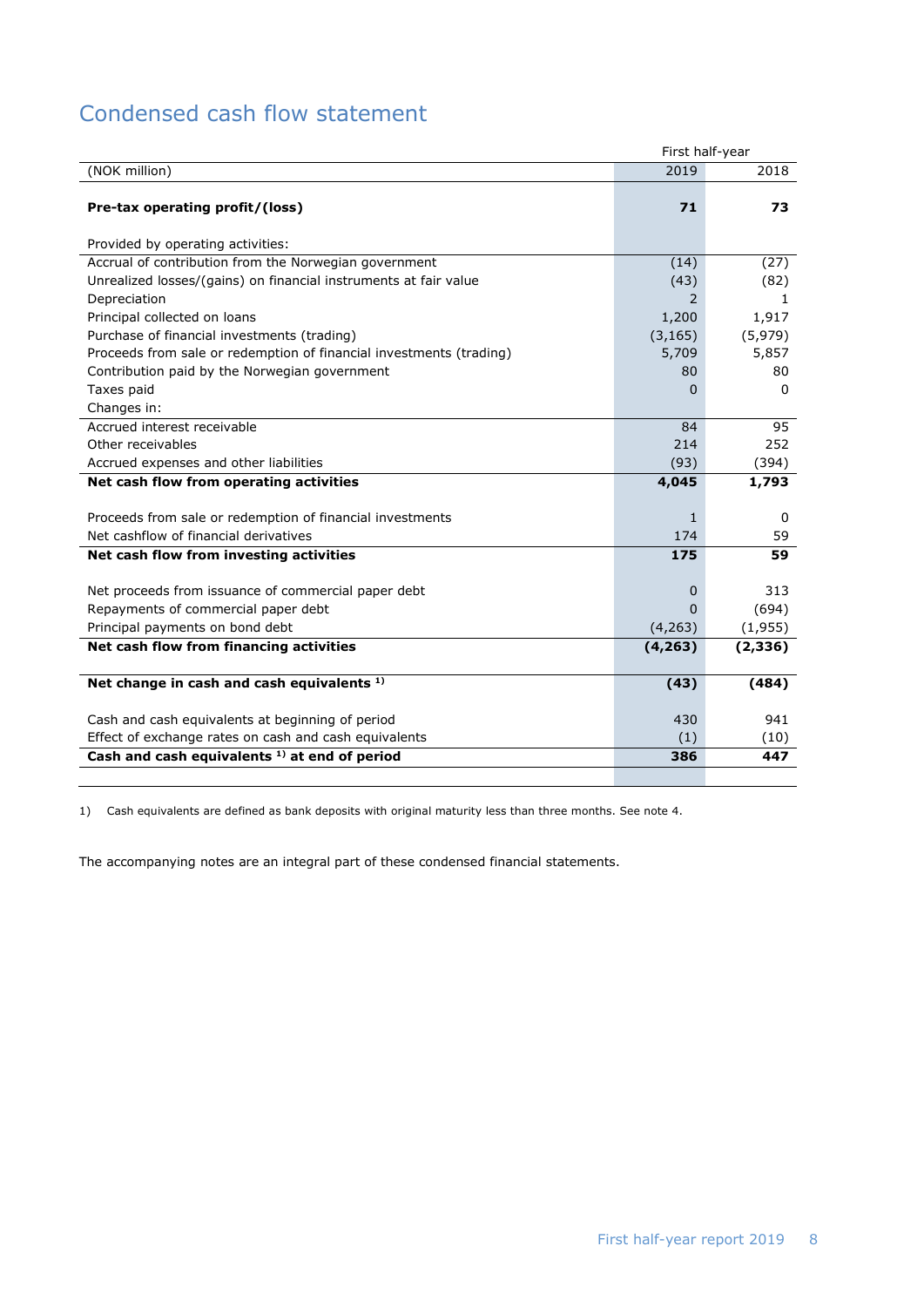## Notes to the accounts

## 1. Accounting policies

Eksportfinans' first half year condensed interim financial statements have been presented in accordance with International Financial Reporting Standards (IFRS), in line with IFRS as adopted by the European Union (**EU**). The condensed interim financial statements have been prepared in accordance with IAS 34, Interim Financial Reporting.

Except for the adoption of IFRS 16, described below, the accounting policies and methods of computation applied in the preparation of these condensed interim financial statements are the same as those applied in Eksportfinans' annual financial statements of 2018. Those financial statements were approved for issue by the Board of Directors on February 12, 2019 and included in the company's Annual Report for the year-end December 31, 2018. These policies have been consistently applied to all the periods presented. These financial statements should be read in conjunction with the annual report on for the year ended December 31, 2018. Judgments made in the preparations of these financial statements are the same as those made in the year-end financial statements. The interim financial statements do not include risk disclosures and should be read in conjunction with the annual financial statements.

Eksportfinans has adopted IFRS 16 "leases" as issued by IASB with a date of transition of January 1, 2019, which resulted in changes in the accounting policies compared to those applied in the financial statements for the year ended December 31, 2018.

The new standard changes the accounting requirements for lessees. All leases (except for short term- and small ticket leases) should be accounted for on the balance sheet of the lessee as a right to use the asset and a corresponding liability, and the lease payments should be recognised as amortisation and interest expense. The accounting requirements for lessors are unchanged. Additional disclosures are also required. The new standard is effective for annual periods beginning on or after January 1, 2019. The amendments were endorsed by the EU-commission in 2017. The company has included a right if use asset of NOK 13 million as of January 1, 2019 with a corresponding liability. See note 11 for further details.

The information for the six months ended June 30, 2019 and 2018 is unaudited. The information as of and for the year ended December 31, 2018 is derived from the company's audited consolidated financial statements as of and for the year ended December 31, 2018.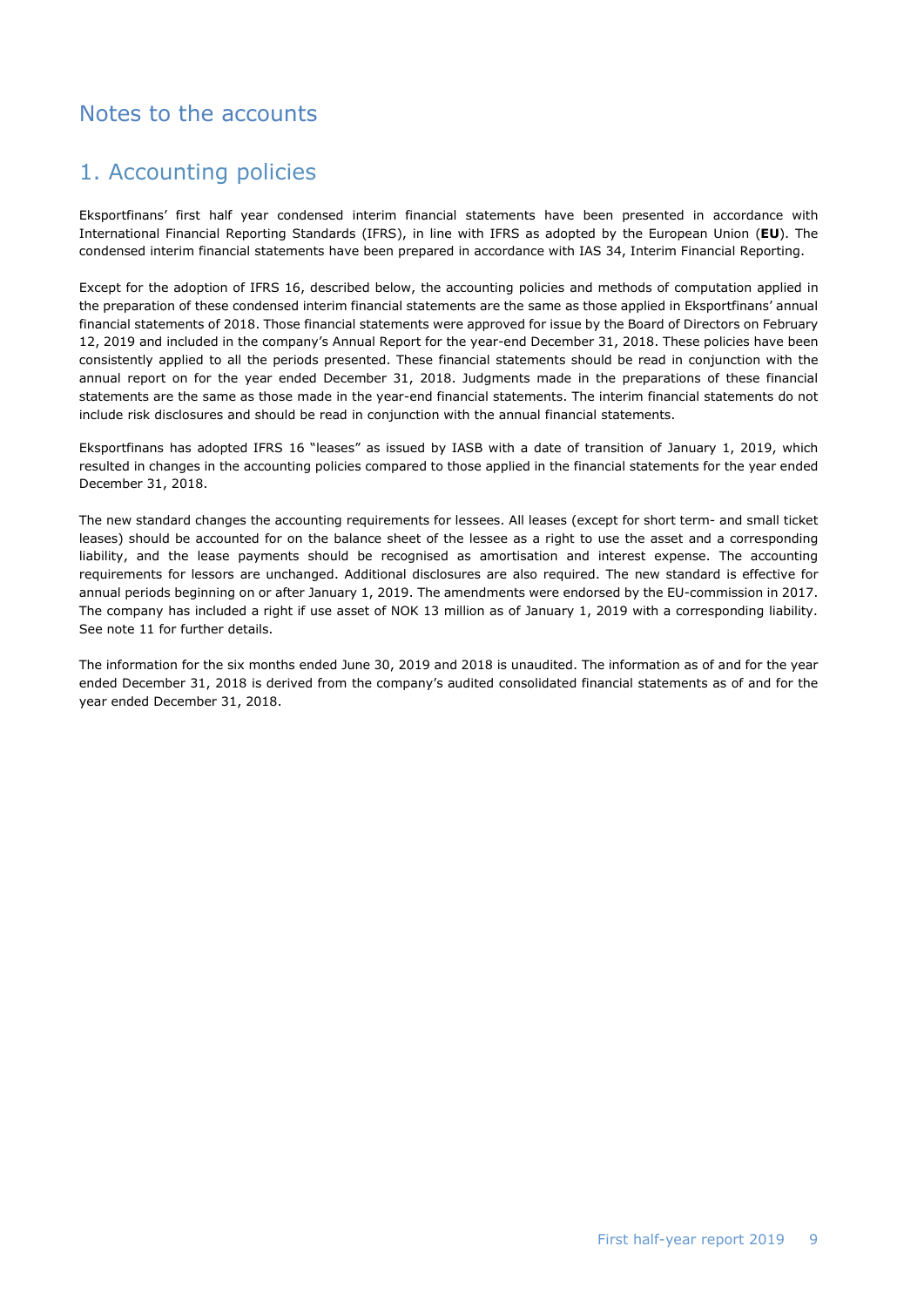# 2. Net gains/(losses) on financial instruments at fair value

#### **Net realized and unrealized gains/(losses) on financial instruments at fair value**

|                                                               |          | Second quarter | First half-year |          |
|---------------------------------------------------------------|----------|----------------|-----------------|----------|
| (NOK million)                                                 | 2019     | 2018           | 2019            | 2018     |
|                                                               |          |                |                 |          |
| Securities held for trading                                   | $\Omega$ | (29)           | (1)             | (30)     |
| Securities designated as at fair value at initial recognition | 0        | 0              | O               | $^{(1)}$ |
| Financial derivatives                                         | $\Omega$ | 0              | 0               | O        |
| Other financial instruments at fair value                     | $\Omega$ | 0              | 3               |          |
| Net realized gains/(losses)                                   | $\bf{0}$ | (29)           | 2               | (28)     |
|                                                               |          |                |                 |          |
| Loans and receivables                                         | 5        | (1)            | 12              |          |
| Securities                                                    | 14       | 82             | 57              | 87       |
| Financial derivatives                                         | 16       | 92             | 216             | (304)    |
| Commercial paper                                              | 0        | (1)            | O               | $^{(1)}$ |
| Bond debt $1$ )                                               | (17)     | (99)           | (242)           | 298      |
| Other                                                         | 0        | 0              | O               | 0        |
| Net unrealized gains/(losses)                                 | 18       | 73             | 43              | 82       |
|                                                               |          |                |                 |          |
| Net realized and unrealized gains/(losses)                    | 18       | 44             | 45              | 54       |

1) In the first half-year of 2019, Eksportfinans had an unrealized loss of NOK 242 million of financial liabilities classified as level 3 in the fair value hierarchy (gain of NOK 298 million in the corresponding period of 2018).

See note 14 for a presentation of the above table including effects from economic hedging.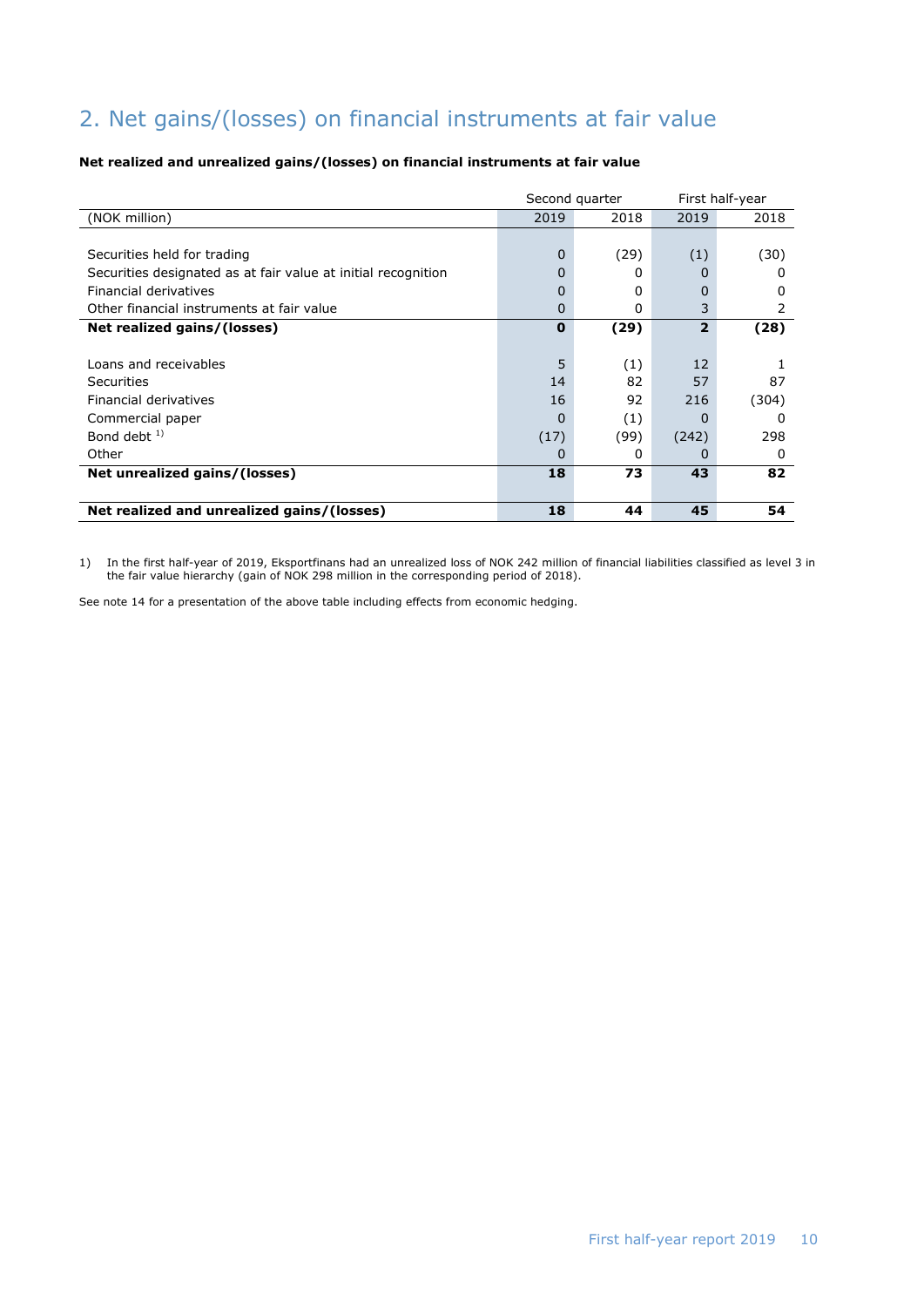## 3. Capital adequacy

Capital adequacy is calculated in accordance with the CRD IV regulations in force from the Financial Supervisory Authority of Norway. These regulations were implemented as of September 30, 2014. The company has adopted the standardized approach to capital requirements.

Eksportfinans' leverage ratio<sup>1)</sup> was 42.2% at June 30, 2019, compared to 32.5 % at December 31, 2018 and 31.6 % at June 30, 2018.

#### **Risk-weighted assets**

| (NOK million)                    |                      | June 30, 2019              | Dec 31, 2018         |                            |               | June 30, 2018              |
|----------------------------------|----------------------|----------------------------|----------------------|----------------------------|---------------|----------------------------|
|                                  | <b>Book</b><br>value | Risk-<br>weighted<br>value | <b>Book</b><br>value | Risk-<br>Weighted<br>value | Book<br>value | Risk-<br>Weighted<br>value |
| Total assets<br>Operational risk | 14,785               | 4,737<br>403               | 19,225               | 4,933<br>403               | 19,426        | 5,406<br>491               |
| <b>Total risk-weighted value</b> |                      | 5,140                      |                      | 5,336                      |               | 5,897                      |

#### **The company's regulatory capital**

| (NOK million and in percent of<br>risk-weighted value) |       | June 30, 2019 | Dec 31, 2018 |        |       | June 30, 2018 |
|--------------------------------------------------------|-------|---------------|--------------|--------|-------|---------------|
| Core capital $2$                                       | 6,076 | 118.2%        | 6,080        | 113.9% | 6.014 | 102.0%        |
| <b>Total regulatory capital</b>                        |       | 118.2%        | 6,080        | 113.9% | 6,014 | 102.0%        |

1) Indicates the ratio of the core capital divided by the book value of assets.

2) Includes share capital, other equity, and other deductions and additions in accordance with the Norwegian capital adequacy regulations.

## 4. Loans due from credit institutions

| (NOK million)                                                                            | June 30, 2019 | Dec 31, 2018 | June 30, 2018 |
|------------------------------------------------------------------------------------------|---------------|--------------|---------------|
| Cash equivalents $1$ )                                                                   | 386           | 430          | 447           |
| Loans to other credit institutions,<br>nominal amount (also included in note 6) $^{2}$ ) | 744           | 813          | 827           |
| Accrued interest on loans and unamortized<br>premium/discount on purchased loans         | 18            | 28           | 40            |
| Adjustment to fair value on loans                                                        | (3)           | (12)         | (6)           |
| <b>Total</b>                                                                             | 1,145         | 1,259        | 1,308         |

1) Cash equivalents are defined as bank deposits with maturity of less than three months.

2) The company has acquired certain loan agreements from banks for which the selling bank provides a repayment guarantee, therefore retaining the credit risk of the loans. Under IFRS these loans are classified as loans to credit institutions. Of the loans to credit institutions these loans amounted to NOK 44 million at June 30, 2019, NOK 113 million at December 31, 2018 and NOK 127 million at June 30, 2018.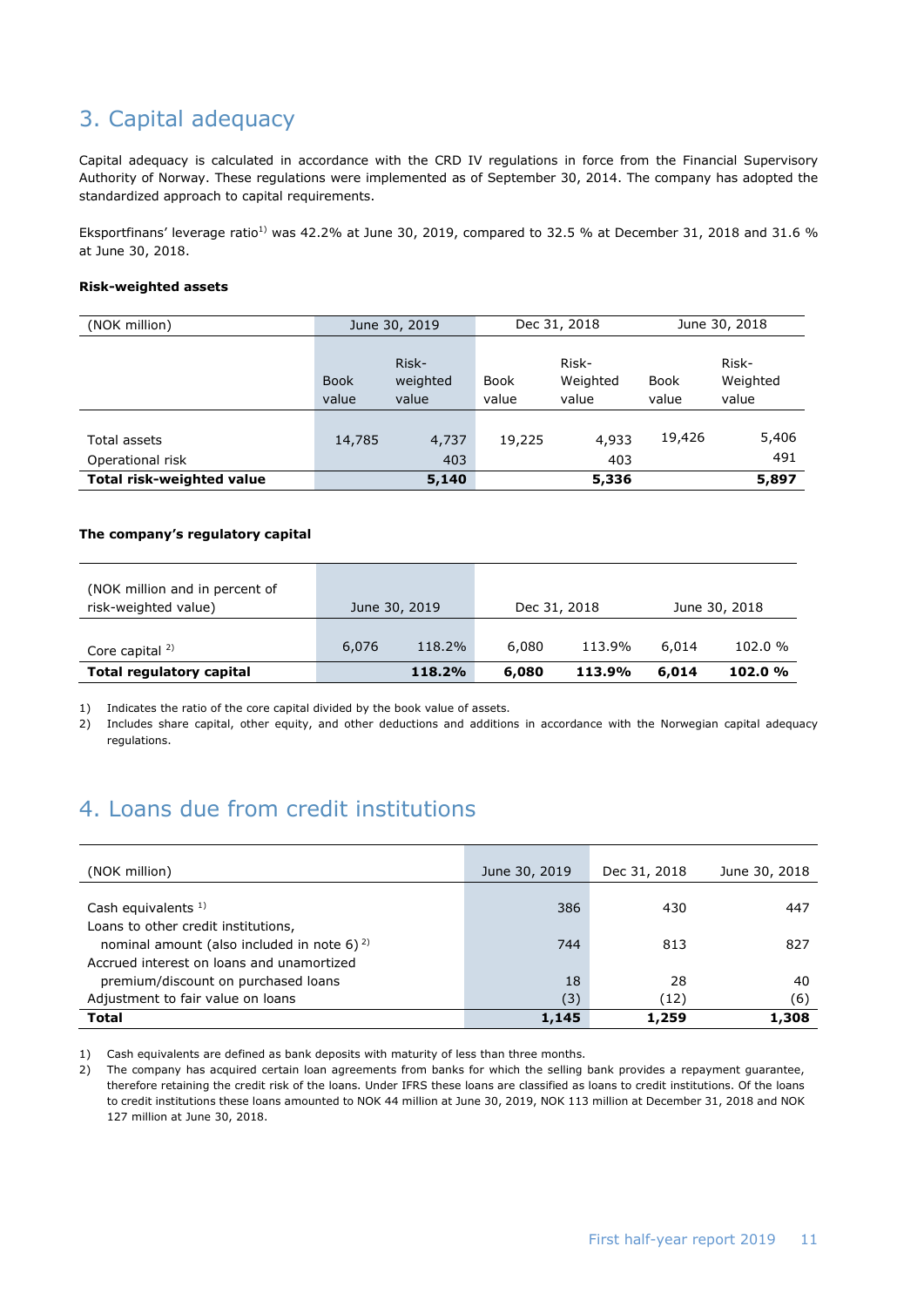# 5. Loans due from customers

| (NOK million)                                                                    | June 30, 2019 | Dec 31, 2018 | June 30, 2018 |
|----------------------------------------------------------------------------------|---------------|--------------|---------------|
| Loans due from customers,                                                        |               |              |               |
| nominal amount (also included in note 6)                                         | 6,626         | 7,823        | 9,407         |
| Accrued interest on loans and unamortized<br>premium/discount on purchased loans | 31            | 32           | 29            |
| Adjustment to fair value on loans                                                | 15            | 11           | 12            |
| Total                                                                            | 6,672         | 7,866        | 9,448         |

# 6. Total loans due from credit institutions and customers

Nominal amounts related to loans due from credit institutions (note 4) and customers (note 5), respectively.

| (NOK million)                                        | June 30, 2019 | Dec 31, 2018 | June 30, 2018 |
|------------------------------------------------------|---------------|--------------|---------------|
|                                                      |               |              |               |
| Loans due from credit institutions                   | 744           | 813          | 827           |
| Loans due from customers                             | 6,626         | 7,823        | 9,407         |
| <b>Total nominal amount</b>                          | 7,370         | 8,636        | 10,234        |
|                                                      |               |              |               |
| Commercial loans                                     | 4,135         | 4,452        | 4,860         |
| Government-supported loans                           | 3,235         | 4,184        | 5,374         |
| <b>Total nominal amount</b>                          | 7,370         | 8,636        | 10,234        |
|                                                      |               |              |               |
| Ships                                                | 2,602         | 3,491        | 4,929         |
| Capital goods                                        | 2,612         | 2,843        | 2,994         |
| Export-related and international activities 1)       | 891           | 1,017        | 1,003         |
| Municipal-related loans to other credit institutions | 700           | 700          | 700           |
| Direct loans to Norwegian local government sector    | 560           | 580          | 601           |
| Loans to employees                                   | 5.            | 5            |               |
| <b>Total nominal amount</b>                          | 7,370         | 8,636        | 10,234        |

1) Export-related and international activities consist of loans to the following categories of borrowers:

| (NOK million)               | June 30, 2019 | Dec 31, 2018 | June 30, 2018 |
|-----------------------------|---------------|--------------|---------------|
| Shipping                    | 891           | 970          | 950           |
| Real estate management      |               | 47           |               |
| <b>Total nominal amount</b> | 891           | 1,017        | 1,003         |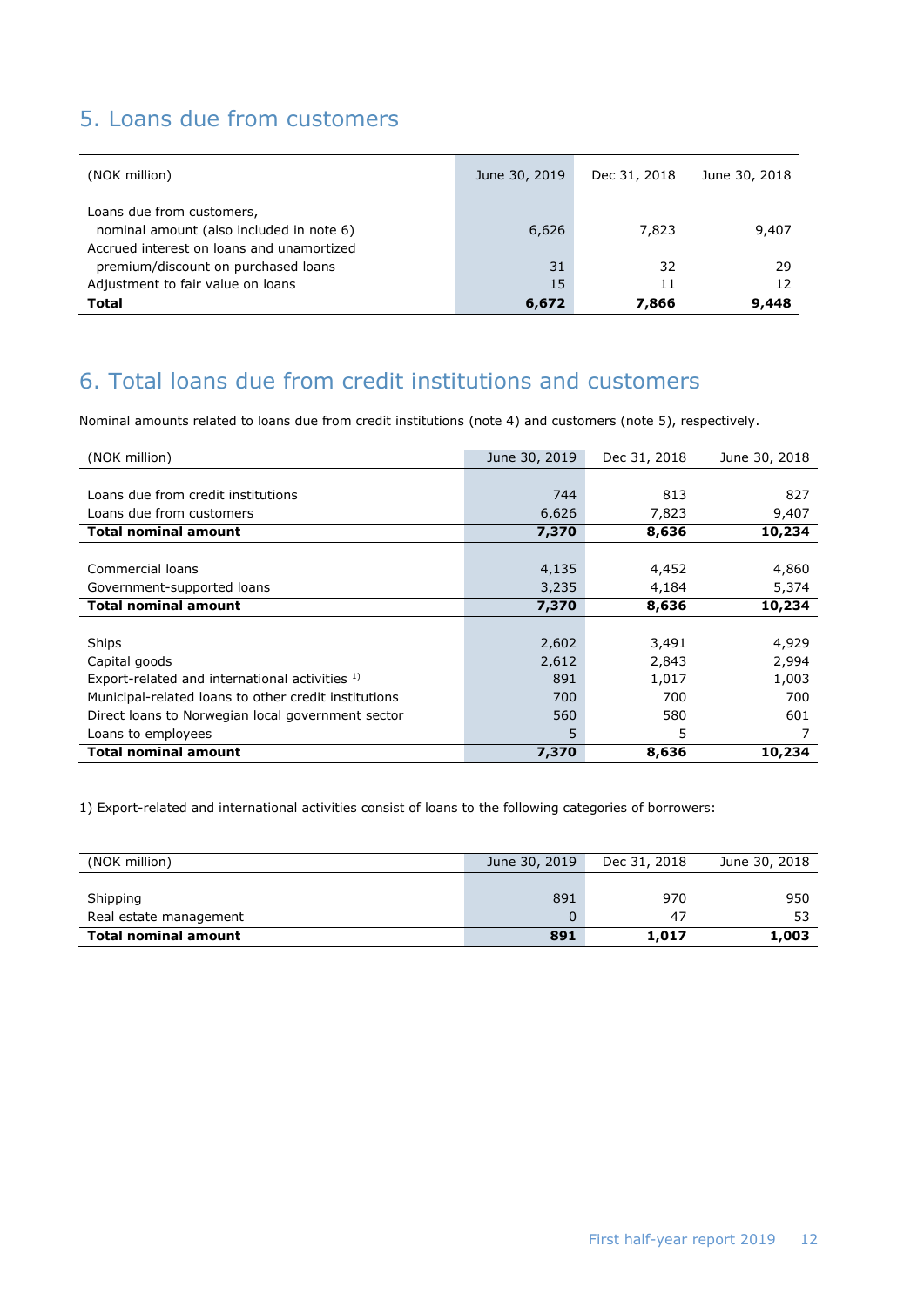## 7. Loans past due or impaired

| (NOK million)                                          | June 30, 2019 | Dec 31, 2018 | June 30, 2018 |
|--------------------------------------------------------|---------------|--------------|---------------|
|                                                        |               |              |               |
| Interest and principal installment 1-30 days past due  | $\mathbf 0$   | $\Omega$     | 0             |
| Not matured principal on loans                         |               |              |               |
| with payments 1-30 days past due                       | $\Omega$      | 0            | $\Omega$      |
|                                                        |               |              |               |
| Interest and principal installment 31-90 days past due | 0             | 0            | 1             |
| Not matured principal on loans                         |               |              |               |
| with payments 31-90 days past due                      | 0             | $\Omega$     | 4             |
|                                                        |               |              |               |
| Interest and principal installment                     |               |              |               |
| more than 90 days past due                             | 5             | 9            | 13            |
| Not matured principal on loans                         |               |              |               |
| with payments more than 90 days past due               | 21            | 19           | 8             |
|                                                        |               |              |               |
| <b>Total loans past due</b>                            | 26            | 28           | 26            |
|                                                        |               |              |               |
| Relevant collateral or guarantees received 1)          | 26            | 28           | 26            |
| Fair value adjustment on loans past due                | 0             | 0            | 0             |
| Impairments on loans measured at amortized cost        | 0             | 0            | $\mathbf{0}$  |

1) The company considers all loans to be secured in a satisfactory manner. For these transactions, amounting to NOK 26 million, the Norwegian government, through the Norwegian Export Credit Guarantee Agency (GIEK), guarantees approximately 90 percent of the amounts in default. The remaining 10 percent are guaranteed by private banks, most of them operating in Norway. Where applicable, claims have already been submitted in accordance with the guarantees.

The loss allowance is 0 for all periods presented.

The following table shows the book value of loans measured at amortized cost in each stage as defined by IFRS 9.

| (NOK million)                          | June 30, 2019 | Dec 31, 2018 | June 30, 2018 |
|----------------------------------------|---------------|--------------|---------------|
|                                        |               |              |               |
| Stage 1                                | 3,255         | 4,213        | 5,424         |
| Stage 2                                |               |              |               |
| Stage 3                                | 26            | 28           | 26            |
| Total loans measured at amortized cost | 3,281         | 4,241        | 5,450         |

## 8. Other assets

| (NOK million)                    | June 30, 2019 | Dec 31, 2018 | June 30, 2018 |
|----------------------------------|---------------|--------------|---------------|
|                                  |               |              |               |
| Settlement account 108 Agreement | 69            | 136          | 114           |
| Cash collateral provided         | 733           | 982          | 868           |
| Collateral deposit <sup>1)</sup> | $\Omega$      | 0            | 306           |
| Right-of-use asset <sup>2)</sup> | 12            |              |               |
| Fixed assets                     |               |              |               |
| Other                            | 12            | 12           | 14            |
| <b>Total other assets</b>        | 827           | 1,131        | 1,302         |

1) The collateral deposit relates to a USD 37.5 million deposit of collateral for the benefit of Citibank N.A. to cover Eksportfinans' day to day settlement activity. The deposit was returned to the Company in December 2018.

2) Presented in note 11.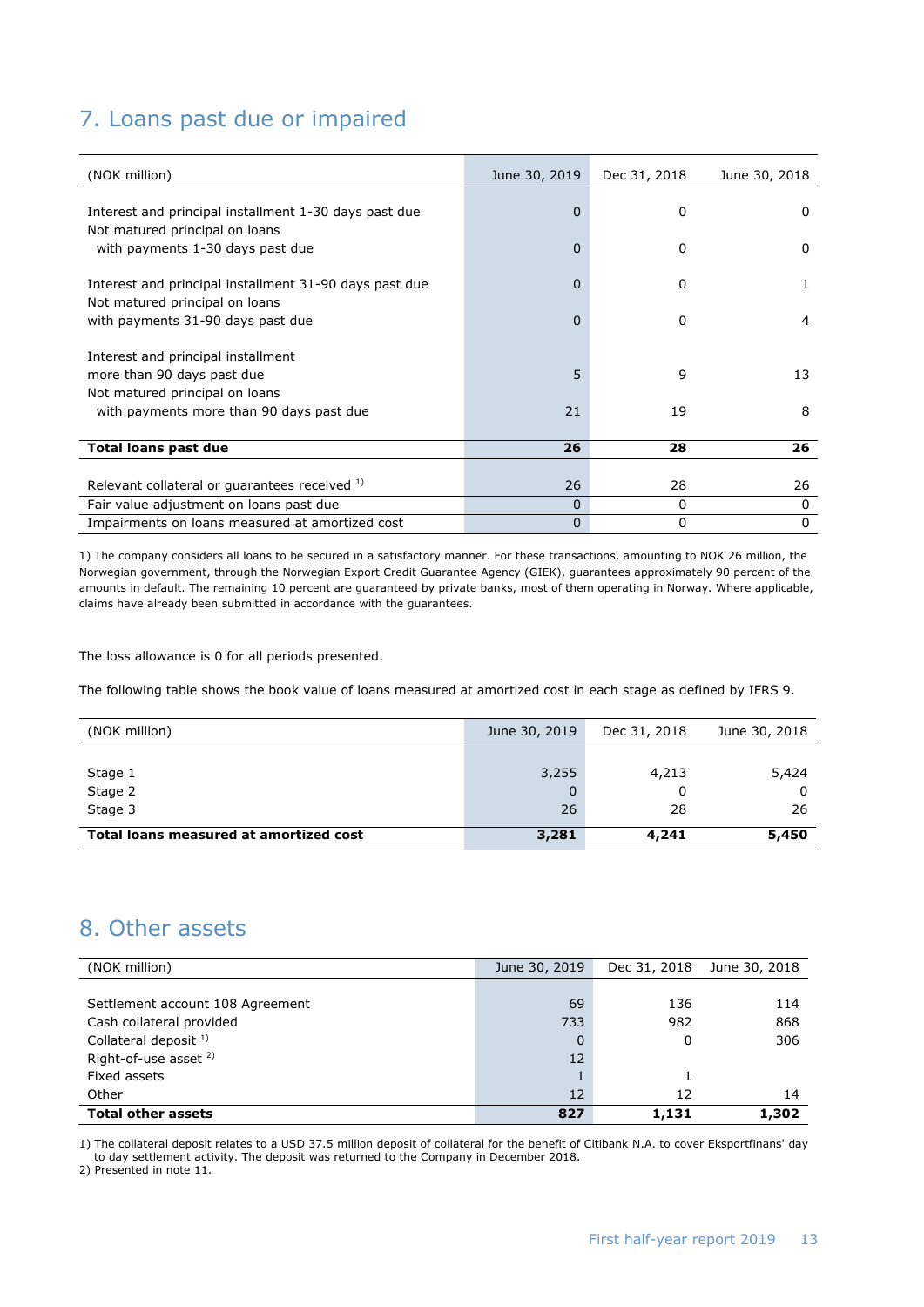## 9. Bond debt

| (NOK million)                    | June 30, 2019 | Dec 31, 2018 | June 30, 2018 |
|----------------------------------|---------------|--------------|---------------|
|                                  |               |              |               |
| Bond debt                        | 7,592         | 11,944       | 11,635        |
| Adjustment to fair value on debt | (546)         | (820)        | (551)         |
| Accrued interest                 | 64            | 131          | 92            |
| <b>Total bond debt</b>           | 7,110         | 11,255       | 11,176        |

## 10. Other liabilities

| (NOK million)                  | June 30, 2019 | Dec 31, 2018 | June 30, 2018 |
|--------------------------------|---------------|--------------|---------------|
|                                |               |              |               |
| Grants to mixed credits        | 5             |              | 10            |
| Cash collateral received       | 391           | 435          | 403           |
| Lease liability $1$ )          | 12            |              |               |
| Equity distribution            |               |              | 500           |
| Other short-term liabilities   | 8             | 11           | 6             |
| <b>Total other liabilities</b> | 416           | 453          | 919           |

1) Presented in note 11.

# 11. Right-of-use assets and lease liabilities

As of June 30, 2019 the company leases parts of an office building from Eiendomsselskapet Dronning Mauds gt 15 AS. As IFRS 16 was implemented on January 1, 2019, both the right-of-use and lease liability is included in the balance sheet.

The right of use asset is being depreciated using linear method.

| (NOK million)                                          | Property |
|--------------------------------------------------------|----------|
|                                                        |          |
| Acquisition of right of use at January 1, 2019         | 13       |
| Depreciation                                           |          |
| Carrying amount of right-of-use asset at June 30, 2019 |          |

The company's lease liabilities has the following maturity of cash outflows:

| (NOK million)                               | June 30, 2019 |
|---------------------------------------------|---------------|
|                                             |               |
| Less than 1 year                            |               |
| 1-2 year                                    |               |
| 3-4 years                                   |               |
| <b>Total undiscounted lease liabilities</b> |               |

The interest expense of the lease liability was NOK 0.1 million in the first half year of 2019, which is included in the income statement as interests and related expenses. The discount rate that is being used is 1.92%.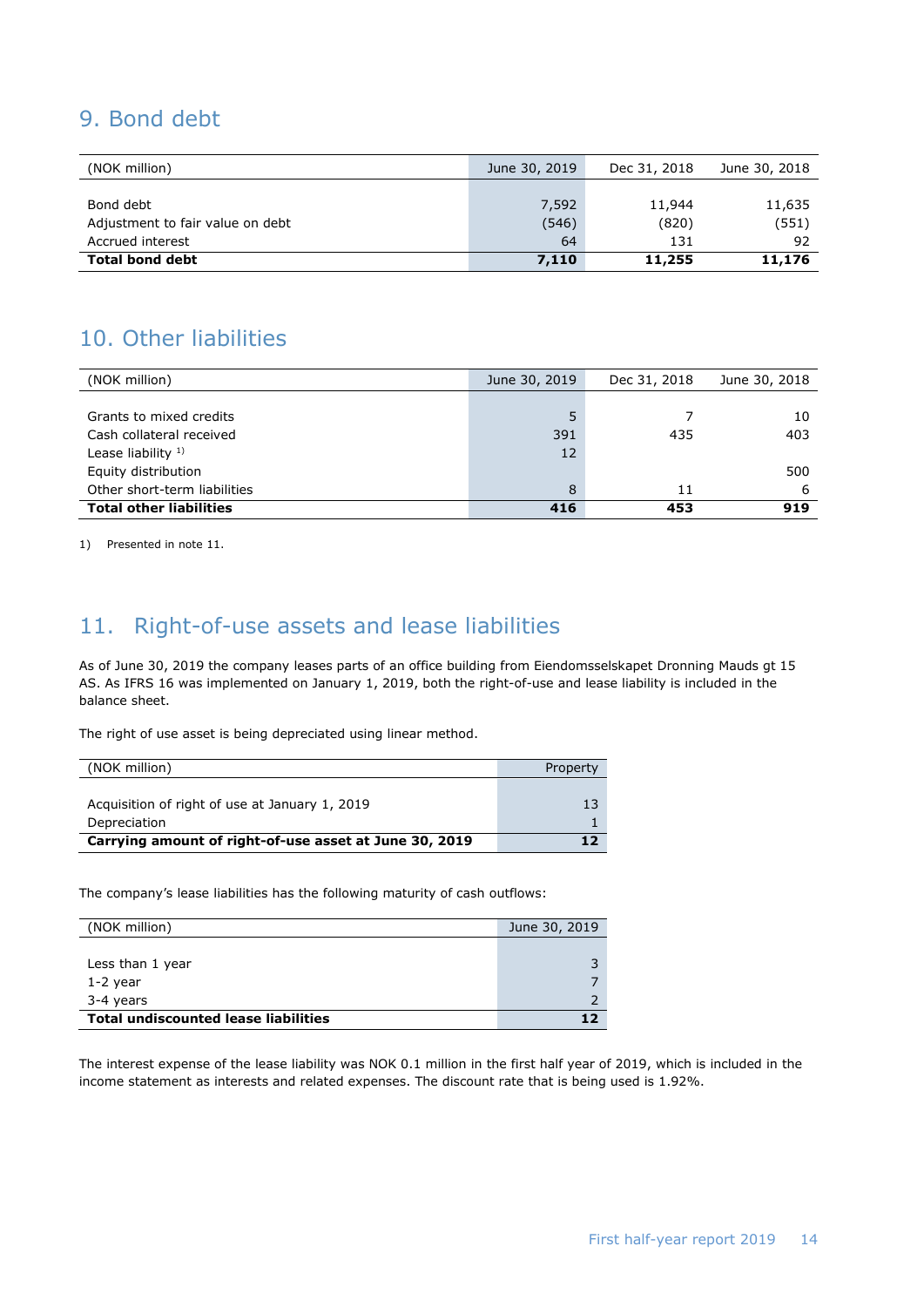# 12. Segment information

The company is divided into two business areas: Lending and Securities. The company also has a treasury department responsible for the day-to-day risk management and asset and liability management. Income and expenses related to treasury are divided between the two business areas. For income and expenses between the segments, the transactions are at arm's length.

#### **Income and expenses divided between segments:**

|                                           |                 | Lending  | <b>Securities</b> |                 |  |  |
|-------------------------------------------|-----------------|----------|-------------------|-----------------|--|--|
|                                           | First half-year |          |                   | First half-year |  |  |
| (NOK million)                             | 2019            | 2018     | 2019              | 2018            |  |  |
|                                           |                 |          |                   |                 |  |  |
| Net interest income $1$ )                 | 51              | 52       | 19                | 16              |  |  |
|                                           |                 |          |                   |                 |  |  |
| Net Commissions and                       |                 |          |                   |                 |  |  |
| related to banking services <sup>2)</sup> | $\mathbf 0$     | $\Omega$ | (1)               | 0               |  |  |
| Net gains/(losses)                        |                 |          |                   |                 |  |  |
| on financial instruments at fair value    | 28              | 2        | 14                | 51              |  |  |
| Income/expense allocated by volume $3$ )  | 2               |          | 1                 | 0               |  |  |
| Net other operating income                | 30              | 3        | 14                | 51              |  |  |
|                                           |                 |          |                   |                 |  |  |
| <b>Total operating income</b>             | 81              | 55       | 33                | 67              |  |  |
| <b>Total operating expenses</b>           | 19              | 25       | 24                | 24              |  |  |
| Pre-tax operating profit/(loss)           | 62              | 30       | 9                 | 43              |  |  |
|                                           |                 |          |                   |                 |  |  |
| Taxes                                     | 16              | 8        | $\overline{2}$    | 10              |  |  |
| Profit/loss for the period                | 46              | 12       | $\overline{z}$    | 33              |  |  |

1) Net interest income includes interest income directly attributable to the segments based on Eksportfinans' internal pricing model. The treasury department obtains interest on Eksportfinans' equity and in addition the positive or negative result (margin) based on the difference between the internal interest income from the segments and the actual external funding cost. Net interest income in the treasury department is allocated to the reportable segments based on volume for the margin, and risk weighted volume for the interest on equity.

2) Income/(expense) directly attributable to each segment.

3) Income/expense, other than interest, in the treasury department has been allocated to the business areas by volume. These are items included in net other operating income in the income statement.

## 13. Material transactions with related parties

The company's two largest shareholders, DNB Bank ASA and Nordea Bank Abp, Norway branch, are considered to be related parties in accordance with IAS 24 Related Party Disclosures. All transactions with related parties are made on market terms.

| (NOK million)                | Deposits $1$ ) | Guarantees received <sup>2)</sup> |
|------------------------------|----------------|-----------------------------------|
|                              |                |                                   |
| Balance January 1, 2019      | 430            | 2,990                             |
| Change in the period         | (255)          | (491)                             |
| Balance June 30, 2019        | 175            | 2,499                             |
|                              |                |                                   |
| Balance January 1, 2018      | 536            | 4,115                             |
| Change in the period         | (209)          | (728)                             |
| <b>Balance June 30, 2018</b> | 327            | 3,387                             |

1) Deposits made by the company.

2) Guarantees provided to the company from the related parties.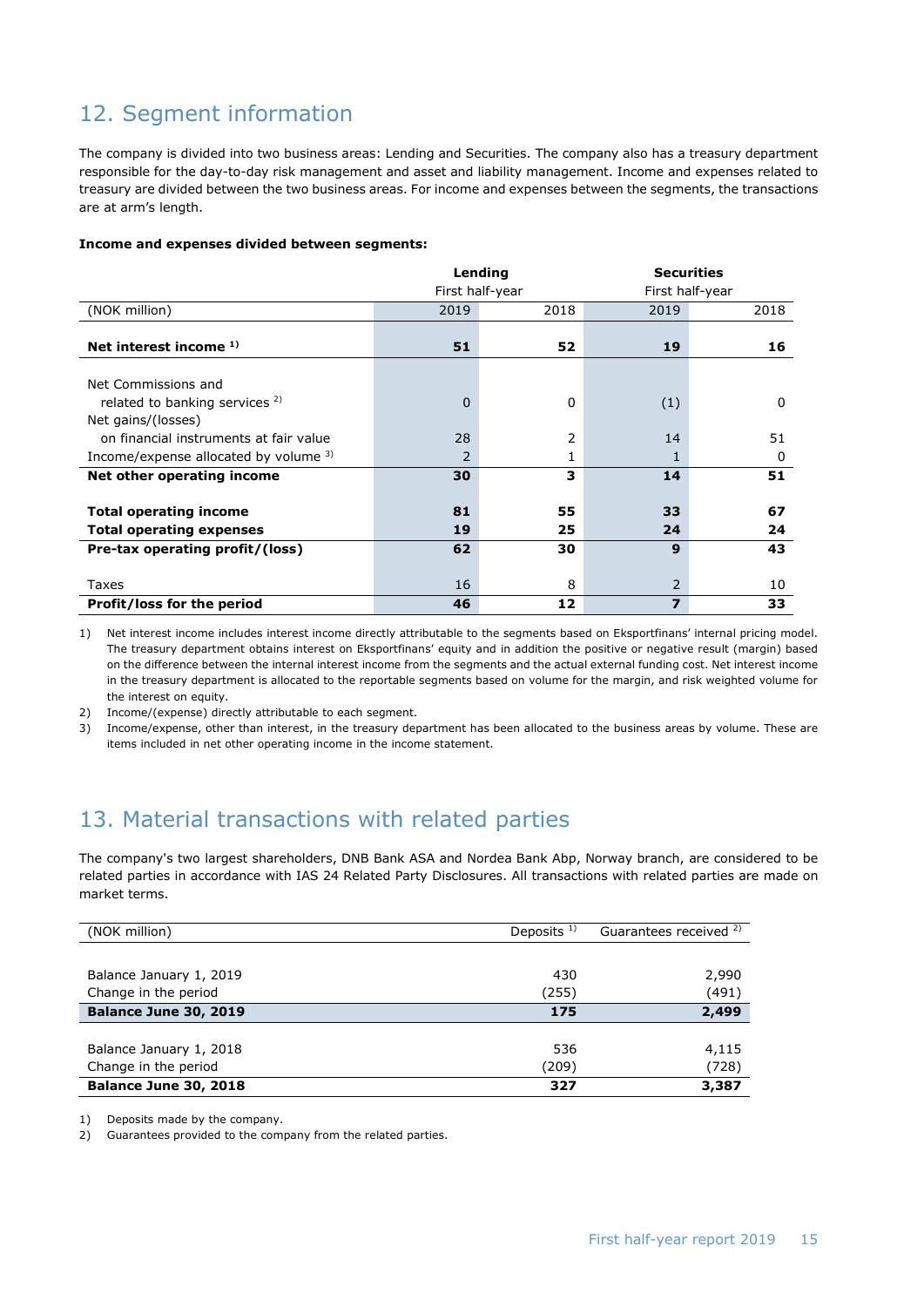# 14. Market risk - effects from economic hedging

Note 2 specifies the net realized and unrealized gains/losses on financial instruments, showing separately the gains/losses related to financial derivatives. When presented to the company's management and board of directors, the figures are prepared showing the various financial instruments after netting with related economic hedges, since derivatives are used as economic hedges of the market risk of specific assets and liabilities.

The below table specifies net realized and unrealized gains/(losses) on financial instruments at fair value, netted with related economic hedges.

#### **Net realized and unrealized gains/(losses) on financial instruments at fair value**

|                                                       | Second quarter |      | First half-year |      |  |
|-------------------------------------------------------|----------------|------|-----------------|------|--|
| (NOK million)                                         | 2019           | 2018 | 2019            | 2018 |  |
|                                                       |                |      |                 |      |  |
| Securities $1$ )                                      | $\Omega$       | (29) | (1)             | (30) |  |
| Other financial instruments at fair value 1)          | 0              | 0    |                 |      |  |
| Net realized gains/(losses)                           | $\bf{0}$       | (29) | $\overline{2}$  | (28) |  |
|                                                       |                |      |                 |      |  |
| Loans and receivables $1$ )                           | 4              | 8    | 13              | 11   |  |
| Securities <sup>1)</sup>                              | 3              | 76   | 15              | 81   |  |
| Commercial paper debt 1) 2)                           | 0              | (1)  | 0               | 0    |  |
| Bond debt $12$ )                                      | $\overline{2}$ | 0    | $\Omega$        |      |  |
| Other financial instruments at fair value 1)          | 0              | 0    | $\Omega$        |      |  |
| Net unrealized gains/(losses)                         | 9              | 83   | 28              | 94   |  |
|                                                       |                |      |                 |      |  |
| Financial derivatives related to the 108 Agreement 3) | 9              | (10) | 15              | (12) |  |
| Net realized and unrealized gains/(losses)            | 18             | 44   | 45              | 54   |  |

1) Including financial derivatives with the purpose of economic hedging.<br>2) In the first half-vear of 2019. Eksportfinans had no change in unrealize

2) In the first half-year of 2019, Eksportfinans had no change in unrealized gains/losses (gain of NOK 2 million in the same period of 2018) on its own debt, net of derivatives.

3) Derivatives related to components of the 108 Agreement. The 108 Agreement is accounted for at amortized cost, hence these derivatives are not included in the effects related to financial instruments at fair value.

Interest, and the interest effect of economic hedging instruments, is classified as interest income or expense in the statement of comprehensive income. Changes in fair value are recorded in the line item 'Net gains/(losses) on financial instruments at fair value'. For the first half-year of 2019 and 2018, the company recorded NOK 185 million and NOK 233 million respectively, of interest income on loans due from credit institutions, loans due from customers and securities and NOK 117 million and NOK 158 million, respectively, of interest expense on commercial paper and bond debt, subordinated debt and capital contribution securities. In the same periods the company recorded positive NOK 43 million, and positive NOK 16 million, respectively, of interest income on economic hedging instruments and positive NOK 41 million and positive NOK 23 million, respectively, of interest expense on economic hedging instruments.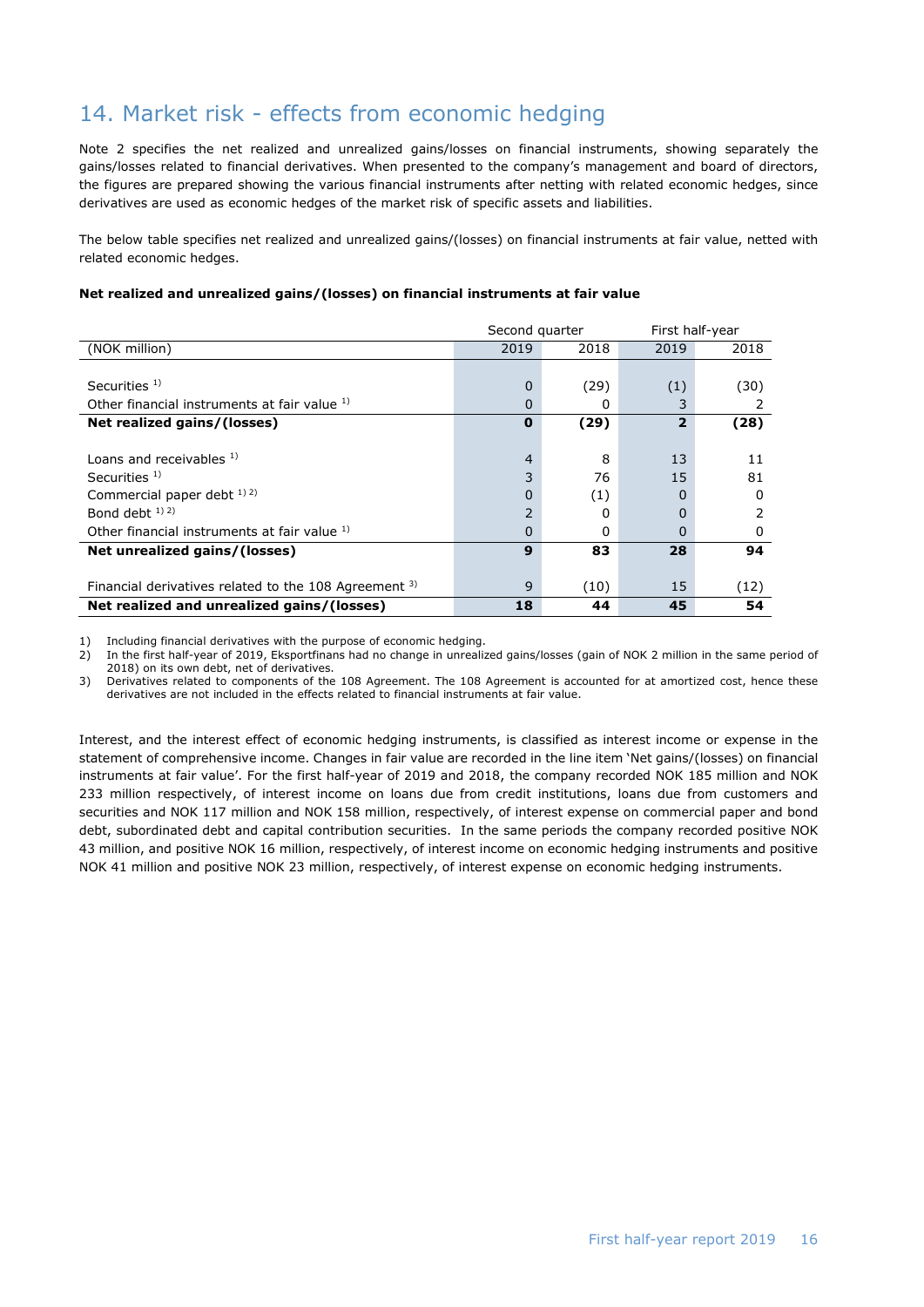# 15. Maturity analysis

#### **Maturity analysis of financial assets and liabilities based on expected maturities at June 30, 2019**

|                                          |           |           |           | From           |           |          |             |
|------------------------------------------|-----------|-----------|-----------|----------------|-----------|----------|-------------|
|                                          |           | From      | From      | 1 year         | From      |          |             |
|                                          | Up to     | 1 month   | 3 months  | up to          | 3 years   |          |             |
|                                          | and       | up to and | up to and | and            | up to and |          |             |
|                                          | including | including | including | including      | including | Over     |             |
| (NOK million)                            | 1 month   | 3 months  | 1 year    | 3 years        | 5 years   | 5 years  | Total       |
|                                          |           |           |           |                |           |          |             |
| <b>Assets</b>                            |           |           |           |                |           |          |             |
| Loans and receivables due from credit    |           |           |           |                |           |          |             |
| institutions                             | 211       | 0         | 6         | $\overline{7}$ | 12        | 26       | 262         |
| Loans and receivables due from customers | 271       | 478       | 1.851     | 2.780          | 1.305     | 1.594    | 8.277       |
| Securities                               | 217       | 340       | 332       | 3.166          | 701       | 0        | 4.756       |
| Derivatives net settled                  | $\Omega$  | 1         | 51        | 103            | 103       | 259      | 517         |
| Derivatives gross settled (pay leg)      | (916)     | (877)     | (150)     | (2.389)        | (250)     | (1.173)  | (5.754)     |
| Derivatives gross settled (receive leg)  | 921       | 892       | 134       | 2.394          | 235       | 1.233    | 5.809       |
| Cash collateral                          | $\Omega$  | 733       | $\Omega$  | 0              | $\Omega$  | 0        | 733         |
| <b>Total assets</b>                      | 705       | 1.566     | 2.224     | 6.062          | 2.106     | 1.938    | 14.601      |
|                                          |           |           |           |                |           |          |             |
| <b>Liabilities</b>                       |           |           |           |                |           |          |             |
| Deposits by credit institutions          | 0         | 0         | 0         | $\Omega$       | 0         | $\Omega$ | $\Omega$    |
| Plain vanilla bond debt                  | 0         | 256       | 54        | 2.358          | 25        | 0        | 2.693       |
| Structured bond debt                     | 8         | 36        | 295       | 593            | 344       | 4.261    | 5.537       |
| Commercial papers                        | 0         | 0         | 0         | 0              | 0         | 0        | $\mathbf 0$ |
| Derivatives net settled                  | 10        | 14        | 49        | 34             | 34        | 0        | 141         |
| Derivatives gross settled (pay leg)      | 215       | 16        | 97        | 951            | 358       | 2.860    | 4.497       |
| Derivatives gross settled (receive leg)  | (205)     | (10)      | (68)      | (859)          | (246)     | (2.607)  | (3.993)     |
| Cash collateral                          | 0         | 391       | 0         | 0              | 0         | 0        | 391         |
| <b>Total liabilities</b>                 | 28        | 703       | 427       | 3.078          | 515       | 4.514    | 9.266       |

#### **Maturity analysis of financial assets and liabilities based on expected maturities at December 31, 2018**

|                                          |           |           |             | From        |           |         |             |
|------------------------------------------|-----------|-----------|-------------|-------------|-----------|---------|-------------|
|                                          |           | From      | From        | 1 year      | From      |         |             |
|                                          | Up to     | 1 month   | 3 months    | up to       | 3 years   |         |             |
|                                          | and       | up to and | up to and   | and         | up to and |         |             |
|                                          | including | including | including   | including   | including | Over    |             |
| (NOK million)                            | 1 month   | 3 months  | 1 year      | 3 years     | 5 years   | 5 years | Total       |
|                                          |           |           |             |             |           |         |             |
| <b>Assets</b>                            |           |           |             |             |           |         |             |
| Loans and receivables due from credit    |           |           |             |             |           |         |             |
| institutions                             | 3         | $\Omega$  | 21          | 41          | 30        | 27      | 123         |
| Loans and receivables due from customers | 275       | 517       | 2,017       | 3,472       | 1,714     | 1,701   | 9,695       |
| Securities                               | 2         | 1,698     | 1,678       | 1,686       | 12        | 0       | 5,077       |
| Derivatives net settled                  | 0         | 29        | 25          | 108         | 108       | 301     | 572         |
| Derivatives gross settled (pay leg)      | (258)     | (720)     | (3, 239)    | (2, 442)    | (414)     | (943)   | (8,016)     |
| Derivatives gross settled (receive leg)  | 261       | 775       | 3,434       | 2,402       | 401       | 1,032   | 8,306       |
| Cash collateral                          | 0         | 982       | 0           | 0           | 0         | 0       | 982         |
| <b>Total assets</b>                      | 284       | 3,282     | 3,936       | 5,265       | 1,852     | 2,119   | 16,738      |
|                                          |           |           |             |             |           |         |             |
| <b>Liabilities</b>                       |           |           |             |             |           |         |             |
| Deposits by credit institutions          | 0         | 0         | $\mathbf 0$ | $\mathbf 0$ | 0         | 0       | $\mathbf 0$ |
| Plain vanilla bond debt                  | 9         | 45        | 4,210       | 2,400       | 30        | 0       | 6,694       |
| Structured bond debt                     | 87        | 286       | 99          | 704         | 527       | 4,456   | 6,158       |
| Commercial papers                        | 0         | 0         | 0           | 0           | 0         | 0       | $\mathbf 0$ |
| Derivatives net settled                  | 11        | 16        | 71          | 59          | 59        | 0       | 216         |
| Derivatives gross settled (pay leg)      | 525       | 1,635     | 293         | 295         | 218       | 3,298   | 6,263       |
| Derivatives gross settled (receive leg)  | (506)     | (1, 582)  | (254)       | (196)       | (98)      | (2,993) | (5,628)     |
| Cash collateral                          | 0         | 436       | $\Omega$    | 0           | 0         | 0       | 436         |
| <b>Total liabilities</b>                 | 125       | 836       | 4,418       | 3,263       | 736       | 4,761   | 14,139      |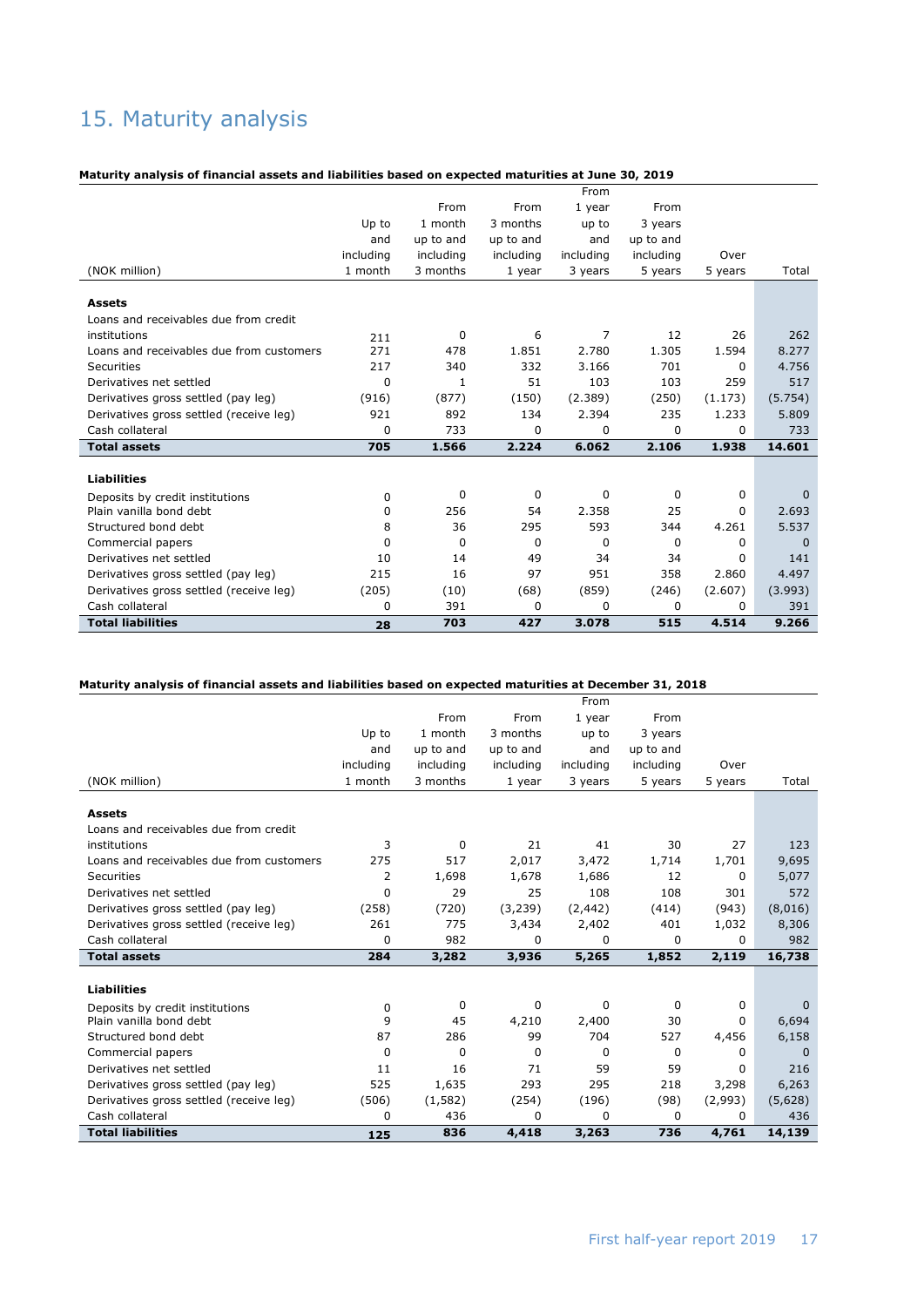|                                          |           |           |           | From      |           |          |              |
|------------------------------------------|-----------|-----------|-----------|-----------|-----------|----------|--------------|
|                                          |           | From      | From      | 1 year    | From      |          |              |
|                                          | Up to     | 1 month   | 3 months  | up to     | 3 years   |          |              |
|                                          | and       | up to and | up to and | and       | up to and |          |              |
|                                          | including | including | including | includina | including | Over     |              |
| (NOK million)                            | 1 month   | 3 months  | 1 year    | 3 years   | 5 years   | 5 years  | Total        |
| <b>Assets</b>                            |           |           |           |           |           |          |              |
| Loans and receivables due from credit    |           |           |           |           |           |          |              |
| institutions                             | 69        | 5         | 21        | 22        | 39        | 47       | 203          |
| Loans and receivables due from customers | 307       | 544       | 2,232     | 4,466     | 2,037     | 1,880    | 11,466       |
| Securities                               | 136       | 426       | 3,697     | 708       | 5         | 0        | 4,972        |
| Derivatives net settled                  | 0         | (0)       | 51        | 103       | 103       | 317      | 573          |
| Derivatives gross settled (pay leg)      | (5)       | (605)     | (3, 593)  | (2,630)   | (473)     | (1,221)  | (8, 526)     |
| Derivatives gross settled (receive leg)  | 5         | 599       | 3,792     | 2,564     | 461       | 1,279    | 8,700        |
| Cash collateral                          | 0         | 868       | 0         | 0         | 0         | 0        | 868          |
| <b>Total assets</b>                      | 513       | 1,836     | 6,199     | 5,232     | 2,172     | 2,303    | 18,256       |
|                                          |           |           |           |           |           |          |              |
| <b>Liabilities</b>                       |           |           |           |           |           |          |              |
| Deposits by credit institutions          | 0         | 0         | 0         | 0         | 0         | 0        | $\mathbf{0}$ |
| Plain vanilla bond debt                  | 9         | 15        | 3,902     | 2,508     | 51        | 0        | 6,486        |
| Structured bond debt                     | 0         | 33        | 441       | 736       | 482       | 4,282    | 5,974        |
| Commercial paper                         | 0         | 0         | 0         | 0         | 0         | 0        | 0            |
| Derivatives net settled                  | 14        | 23        | 106       | 115       | 115       | 3        | 377          |
| Derivatives gross settled (pay leg)      | 9         | 1,041     | 298       | 320       | 90        | 2,867    | 4,624        |
| Derivatives gross settled (receive leg)  | (1)       | (1,024)   | (250)     | (241)     | (11)      | (2, 574) | (4, 101)     |
| Cash collateral                          | 0         | 403       | $\Omega$  | 0         | $\Omega$  | 0        | 403          |
| <b>Total liabilities</b>                 | 31        | 491       | 4,497     | 3,438     | 727       | 4,578    | 13,763       |

The figures in the above table include principal and interest payable (receivable) at nominal value. For the figures in the above table, call and trigger dates as estimated in models are applied in the classification of the maturities. For some issues with call and trigger optionalities, the expected maturity is estimated using a sophisticated valuation system which is further described in the annual financial statements. The actual maturities might differ from these estimations.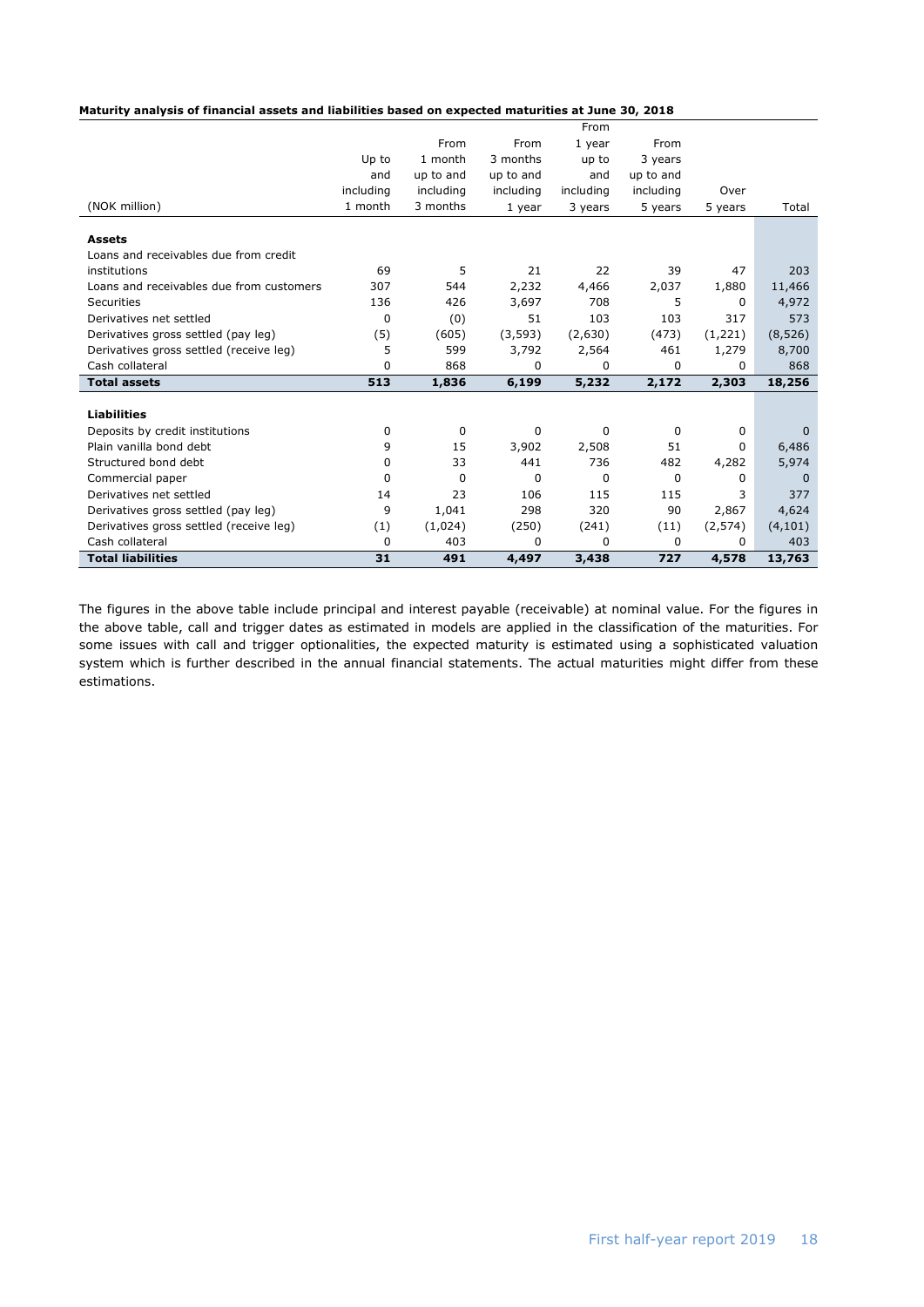# 16. Fair value of financial instruments

The methodology used for calculating fair values of financial instruments is consistent with the methodology defined in the audited annual report for the fiscal year ending 2018.

#### **16.1 Sensitivity analysis**

#### Loans due from credit institutions or customers:

The following table shows the unrealized loss of each category of loans by increasing the credit spread by 1 basis point as well as the loan category percentage of the total lending portfolio.

|                              | June 30, 2019      |            | December 31, 2018  |            |  |
|------------------------------|--------------------|------------|--------------------|------------|--|
| (NOK million and percentage) | Sensitivity (1 bp) | Percentage | Sensitivity (1 bp) | Percentage |  |
|                              |                    |            |                    |            |  |
| Direct loans                 | (0.4)              | 16.6%      | (0.4)              | 15.3 %     |  |
| Loans to municipalities      | (0.3)              | 13.7%      | (0.4)              | $13.2 \%$  |  |
| Guaranteed loans             | (0.6)              | 69.7%      | (0.7)              | 71.5 %     |  |
| <b>Total loans</b>           |                    | 100.0%     |                    | 100.0%     |  |

The spreads applied for fair value measurement of the combined total lending portfolio are in the range from 0 basis points to 105 basis points as of June 30, 2019 (from 0 basis points to 105 basis points as of December 31, 2018). For the combined total lending portfolio over the past two years credit spreads have changed 1 basis points per month in 95 percent of the time, representing NOK 1.4 million. As of December 31, 2018, a 95 percent confidence interval was 1.3 basis points representing NOK 2 million.

#### Securities:

Eksportfinans retrieved prices and credit spread quotes from two different market makers and pricing vendors as of June 30, 2019. Among the two different quote providers, the major price provider (Bloomberg) covered 93 percent (76 percent as of December 31, 2018).

#### Bond debt:

The following table shows the unrealized gain of each category of bond debt by increasing the credit spread by 1 basis point:

|                         | June 30, 2019      | December 31, 2018  |
|-------------------------|--------------------|--------------------|
| (NOK million)           | Sensitivity (1 bp) | Sensitivity (1 bp) |
|                         |                    |                    |
| Plain vanilla bond debt | 0.4                | 0.6                |
| Structured bond debt    | 4.6                | 4.7                |

The spreads applied for fair value measurement of bond debt are in the range from 22 basis points to 95 basis points as of June 30, 2019 (from 30 basis points to 97 basis points as of December 31, 2018).

#### **16.2 Financial assets measured at fair value through profit or loss**

|                                    | June 30, 2019 |         |             |        | December 31, 2018 |         |         |        |
|------------------------------------|---------------|---------|-------------|--------|-------------------|---------|---------|--------|
| (NOK million)                      | Level 1       | Level 2 | Level 3     | Total  | Level 1           | Level 2 | Level 3 | Total  |
|                                    |               |         |             |        |                   |         |         |        |
| Loans due from credit institutions | 175           | 936     | 0           | 1,111  | 430               | 785     | 0       | 1,215  |
| Loans due from customers           | 0             | 29      | 3,395       | 3,424  | 0                 | 31      | 3,638   | 3,669  |
| <b>Securities</b>                  | 0             | 4,991   | $\mathbf 0$ | 4,991  | 0                 | 7,607   | 0       | 7,607  |
| Financial derivatives              | $\Omega$      | 195     | 684         | 880    | 0                 | 449     | 633     | 1,082  |
| Other assets                       | $\Omega$      | 733     | $\Omega$    | 733    | 0                 | 982     |         | 982    |
| <b>Total fair value</b>            | 175           | 6,885   | 4,079       | 11,139 | 430               | 9,854   | 4,271   | 14,555 |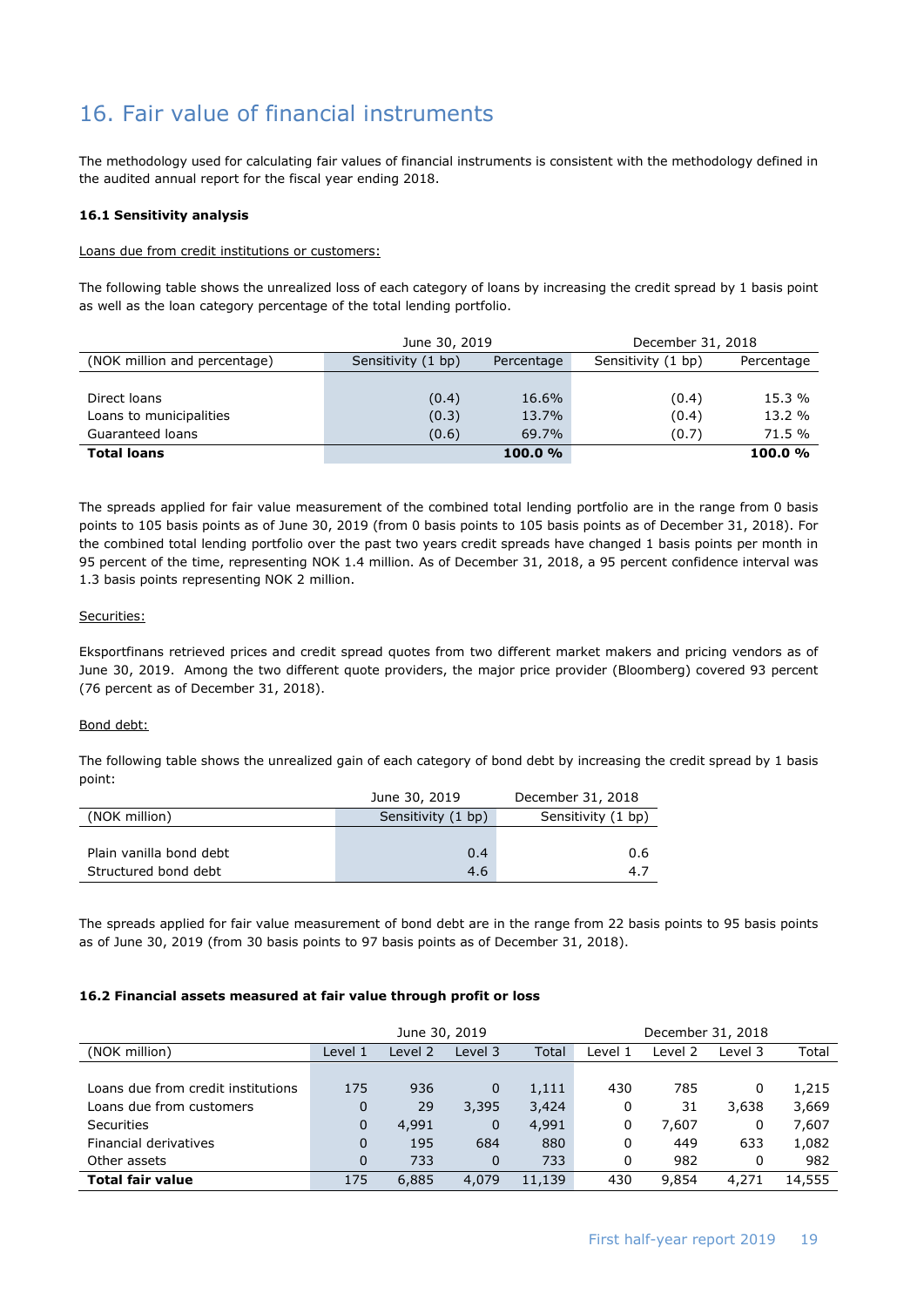#### **16.3 Financial liabilities measured at fair value through profit or loss**

|                         | June 30, 2019 |         |         |       | December 31, 2018 |         |         |       |
|-------------------------|---------------|---------|---------|-------|-------------------|---------|---------|-------|
| (NOK million)           | Level 1       | Level 2 | Level 3 | Total | Level 1           | Level 2 | Level 3 | Total |
|                         |               |         |         |       |                   |         |         |       |
| Bond debt               | 0             | 0       | 3,745   | 3,745 | 0                 | 0       | 6,926   | 6,926 |
| Financial derivatives   | 0             | 165     | 493     | 658   | 0                 | 183     | 762     | 945   |
| Other liabilities       | 0             | 391     | 0       | 391   | 0                 | 435     |         | 435   |
| <b>Total fair value</b> |               | 556     | 4,238   | 4,794 |                   | 618     | 7.688   | 8,306 |

#### **Movement of level 3 financial assets**

|                                                                                                                       |                                                | From January 1, 2019 to June 30, 2019 |             | From January 1, 2018 to June 30, 2018 |                                                |                                      |             |       |
|-----------------------------------------------------------------------------------------------------------------------|------------------------------------------------|---------------------------------------|-------------|---------------------------------------|------------------------------------------------|--------------------------------------|-------------|-------|
|                                                                                                                       | Loans and<br>receivables<br>due from<br>credit | Loans and<br>receivables<br>due from  | Financial   |                                       | Loans and<br>receivables<br>due from<br>credit | Loans and<br>receivables<br>due from | Financial   |       |
| (NOK million)                                                                                                         | institutions                                   | customers                             | derivatives | Total                                 | institutions                                   | customers                            | derivatives | Total |
| <b>Opening balance</b>                                                                                                | $\mathbf 0$                                    | 3,638                                 | 633         | 4,271                                 | 0                                              | 4,690                                | 785         | 5,475 |
| Total gains or losses !)                                                                                              | $\mathbf{0}$                                   | (9)                                   | 72          | 63                                    | 0                                              | (17)                                 | (69)        | (86)  |
| <b>Settlements</b>                                                                                                    | $\mathbf{0}$                                   | (368)                                 | (21)        | (389)                                 | 0                                              | (660)                                | (69)        | (729) |
| <b>Closing balance</b>                                                                                                | $\mathbf 0$                                    | 3,395                                 | 684         | 4,079                                 | 0                                              | 4,013                                | 647         | 4,660 |
| Total gains or losses !)<br>for the period in profit or<br>loss for assets held at the<br>end of the reporting period | $\mathbf 0$                                    | (9)                                   | 77          | 68                                    | 0                                              | (17)                                 | (65)        | (82)  |

1) Presented under the line item 'Net gains/(losses) on financial instruments at fair value' in the statement of comprehensive income.

#### **Movement of level 3 financial liabilities**

|                                                                                                                                |             | From January 1, 2019 to June 30, 2019 |              |           | From January 1, 2018 to June 30, 2018 |       |
|--------------------------------------------------------------------------------------------------------------------------------|-------------|---------------------------------------|--------------|-----------|---------------------------------------|-------|
| (NOK million)                                                                                                                  | Bond debt   | Financial<br>derivatives              | Total        | Bond debt | Financial<br>derivatives              | Total |
| <b>Opening balance</b>                                                                                                         | 6,926       | 762                                   | 7,687        | 6,777     | 414                                   | 7,191 |
| Total gains or losses 1) 2)                                                                                                    | 274         | (224)                                 | 50           | (224)     | 260                                   | 36    |
| Issues                                                                                                                         | $\mathbf 0$ | $\mathbf 0$                           | $\mathbf{0}$ | 0         | 0                                     | 0     |
| <b>Settlements</b>                                                                                                             | (3, 455)    | (45)                                  | (3,500)      | (904)     | (6)                                   | (910) |
| <b>Closing balance</b>                                                                                                         | 3,745       | 493                                   | 4,238        | 5,649     | 668                                   | 6,317 |
| Total gains or losses $12$ )<br>for the period in profit or loss<br>for liabilities held at the end of<br>the reporting period | 245         | (219)                                 | 26           | (357)     | 264                                   | (93)  |

1) Presented under the line item 'Net gains/(losses) on financial instruments at fair value' in the statement of comprehensive income.

2) For liabilities, positive figures are represented as losses and negative figures are represented as gains.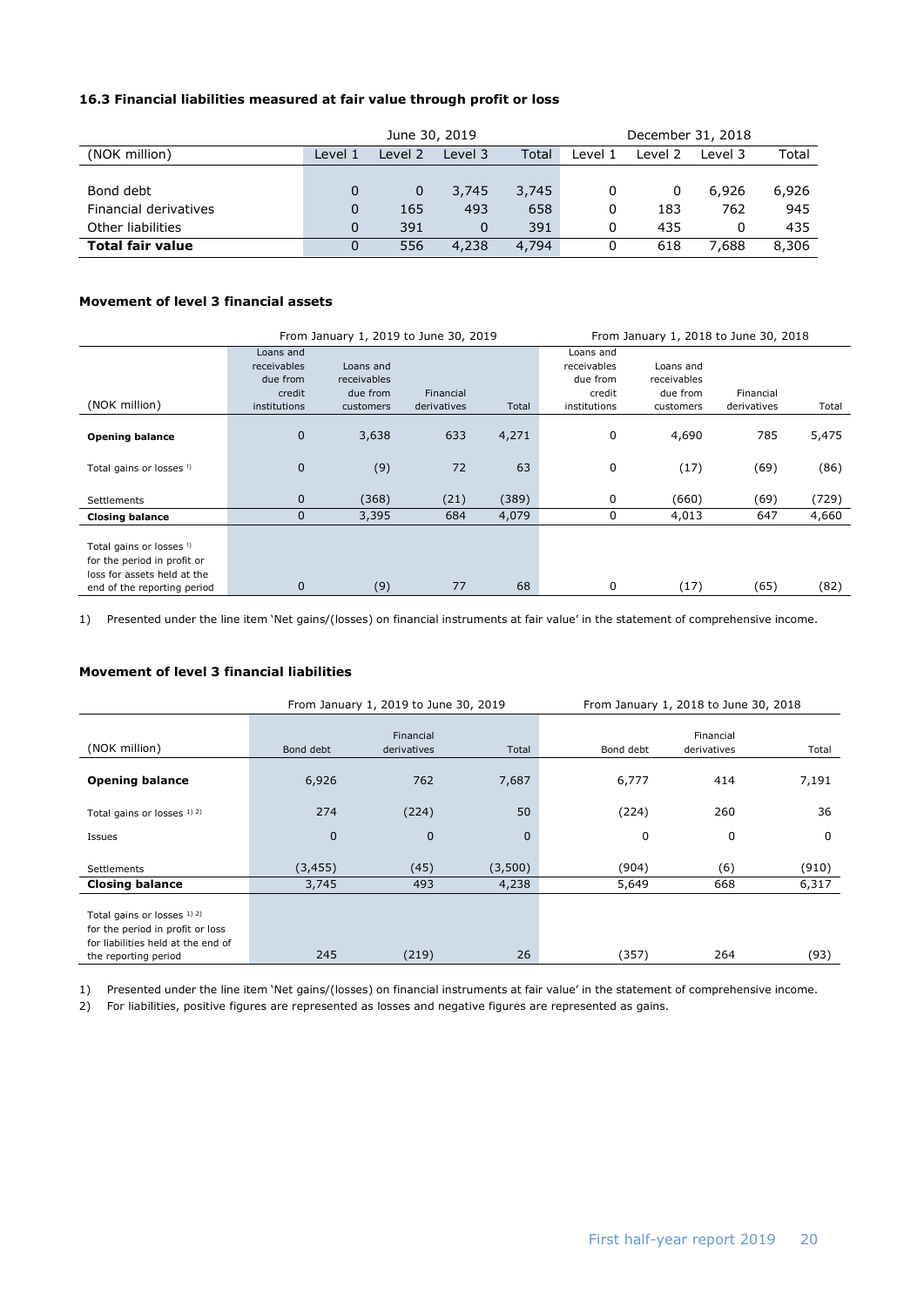#### **16.4 Fair value of financial assets and liabilities**

The following table presents the financial assets and liabilities, with the fair value and carrying value (book value) of each class of financial instrument:

|                                    | June 30, 2019 |          | Dec 31, 2018 |          | June 30, 2018 |          |
|------------------------------------|---------------|----------|--------------|----------|---------------|----------|
|                                    | Fair          | Carrying | Fair         | Carrying | Fair          | Carrying |
| (NOK million)                      | value         | value    | value        | value    | Value         | value    |
|                                    |               |          |              |          |               |          |
| <b>Assets</b>                      |               |          |              |          |               |          |
| Loans due from credit institutions | 1,145         | 1,145    | 1,259        | 1,259    | 1,287         | 1,308    |
| Loans due from customers           | 6,834         | 6,672    | 8,089        | 7,866    | 9,783         | 9,448    |
| <b>Securities</b>                  | 4,991         | 4,991    | 7,607        | 7,607    | 6,007         | 6,007    |
| Financial derivatives              | 880           | 880      | 1,082        | 1,082    | 1,033         | 1,033    |
| Other assets                       | 826           | 826      | 1,130        | 1,130    | 1,302         | 1,302    |
|                                    |               |          |              |          |               |          |
| <b>Liabilities</b>                 |               |          |              |          |               |          |
| Bond debt                          | 7,167         | 7,109    | 11,346       | 11,255   | 11,021        | 11,176   |
| Financial derivatives              | 658           | 658      | 945          | 945      | 900           | 900      |
| Other liabilities                  | 416           | 416      | 453          | 453      | 919           | 919      |

# 17. Contingencies

There are no significant contingencies as of June 30, 2019.

## 18. Events after the balance sheet date

There are no events after the balance sheet date materially affecting the financial statements.